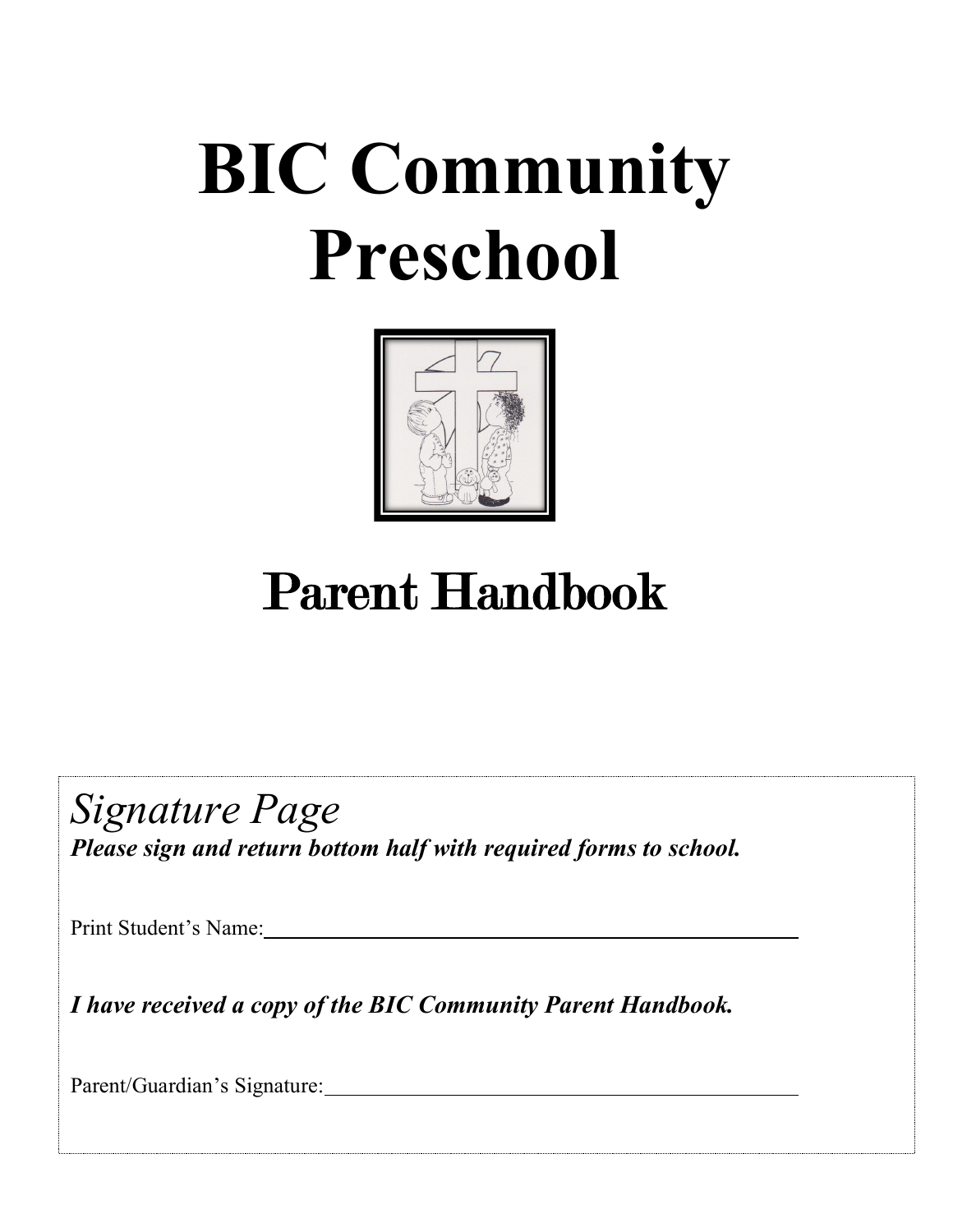Dear Parents,

We want to welcome you to our school year! What a privilege it will be to have your child at our school. We are very pleased that you have entrusted your little one to us to enrich his/her educational experience.

Providing an environment where children can develop in all areas remains a top priority with us. Through the continued care of our dedicated staff, we hope that your child will grow spiritually, socially, emotionally, physically and creatively as God has planned. Our focus as a staff is to be an extension of the ongoing ministry of the Upland Brethren in Christ Church. We want to serve you in the best way possible and to help meet your child's developmental needs.

This handbook has been specifically designed to explain our policies and procedures in detail. It is essential that you take time to read the contents so you will be informed about our school. The Table of Contents will be a helpful guide in finding specific information which should answer many of your questions.

We will be praying for you as a family that you will grow in the grace and knowledge of our Lord Jesus Christ. Please feel welcome to talk with us any time. We are happy to be of service to you. May God bless you and minister to you through us.

In His service,

Kera Greene **Director**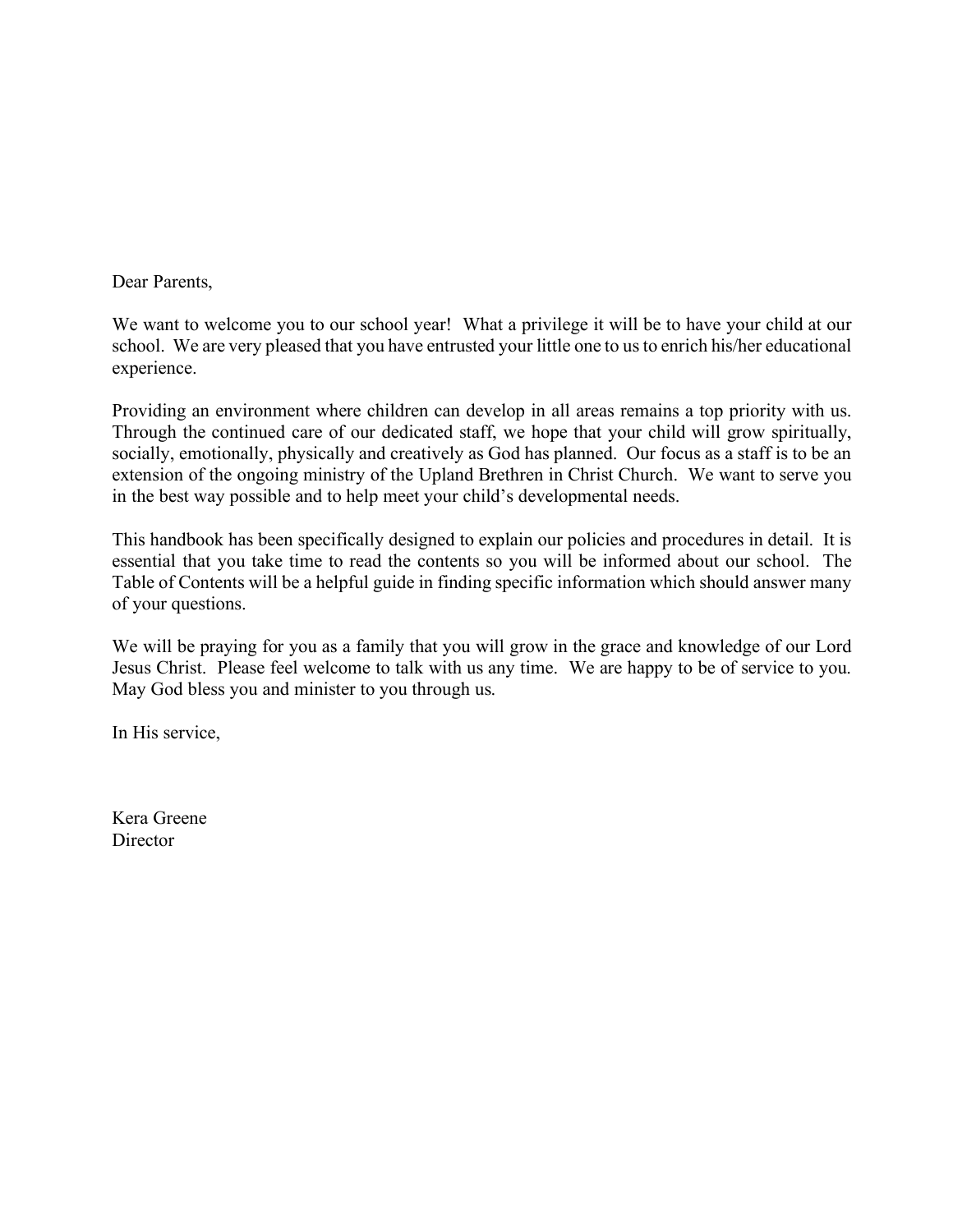# **Table of Contents**

| 2. |                                   |    |
|----|-----------------------------------|----|
|    |                                   |    |
|    |                                   |    |
|    |                                   |    |
|    |                                   |    |
|    |                                   |    |
|    |                                   |    |
|    |                                   |    |
|    |                                   |    |
|    |                                   |    |
|    |                                   |    |
|    |                                   |    |
|    |                                   |    |
|    |                                   |    |
|    |                                   |    |
| 3. |                                   |    |
|    |                                   |    |
|    |                                   |    |
|    |                                   |    |
|    |                                   |    |
|    |                                   |    |
|    | 4. PARENT-SCHOOL COMMUNICATIONS12 |    |
|    |                                   |    |
|    |                                   |    |
|    |                                   |    |
|    |                                   |    |
|    | Parent Meetings                   | 13 |
|    |                                   |    |
|    |                                   |    |
|    |                                   |    |
|    |                                   |    |
| 6. |                                   |    |
|    |                                   |    |
|    |                                   |    |
|    |                                   |    |
|    |                                   |    |
|    |                                   |    |
|    |                                   |    |
|    |                                   |    |
|    |                                   |    |
|    |                                   |    |
|    |                                   |    |
|    |                                   |    |
|    |                                   |    |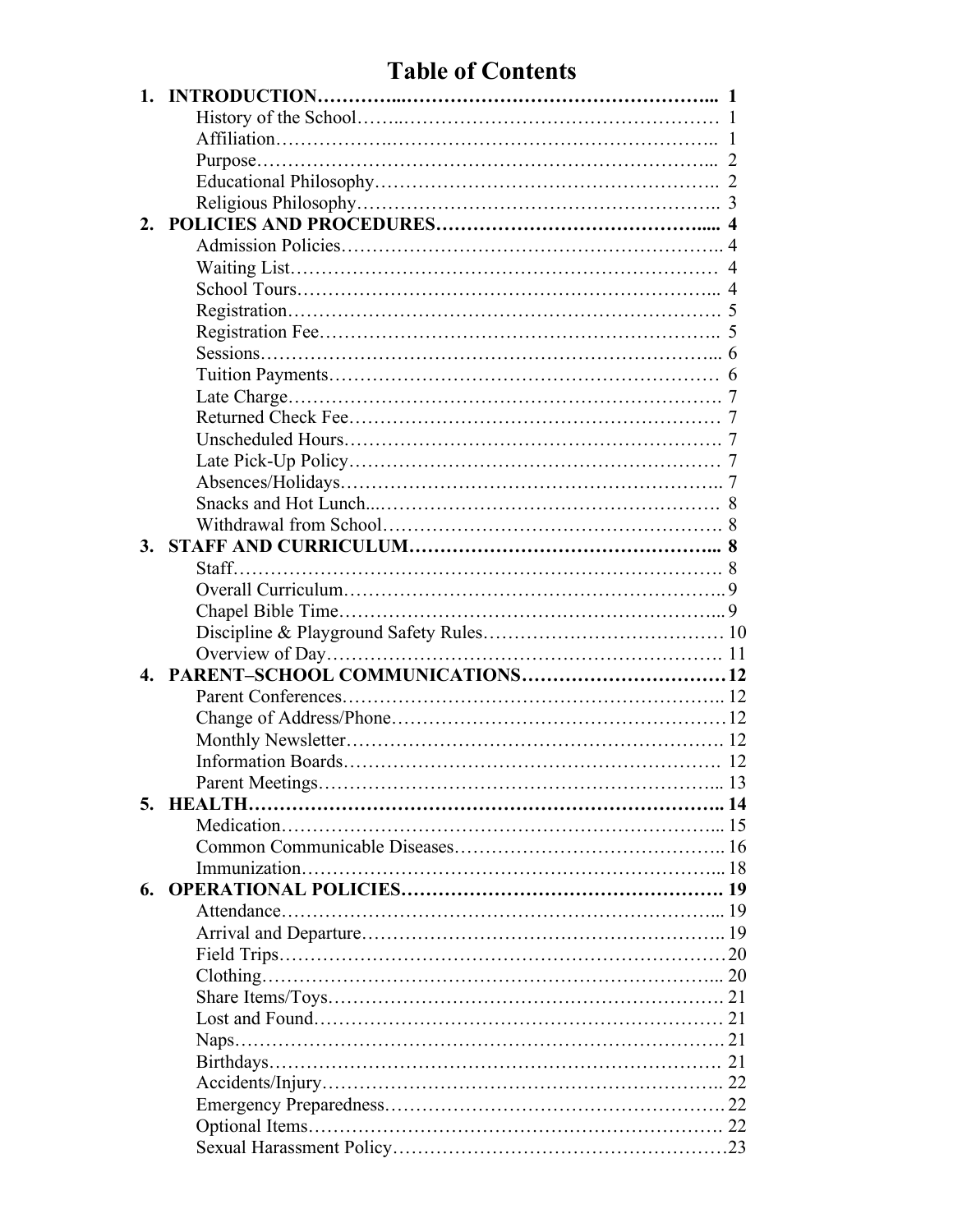# **1. INTRODUCTION**

# **History of the School**

Out of a love for the Lord Jesus Christ and a desire and commitment to minister to preschool children and their families, the Brethren in Christ Church adopted the school in June 2005 which had started 30 years ago at another site in the community. With much thought, preparation and prayer, a Preschool Committee was appointed to oversee the program.

Today our preschool has a well-developed quality program, an excellent facility, and a dedicated, professional staff of 20, which continues with the same high standards and spirit. The school ministers to an ever-growing enrollment of approximately 135 children from the church and surrounding community.

# **Affiliation**

Brethren in Christ Community Preschool is a ministry and extension of the Upland Brethren in Christ Church. The Preschool Committee under the guidance of the Church Board oversees the staff and the running of the preschool.

Brethren in Christ Community Preschool is a nonprofit organization, licensed by the State of California for a full and half-day program and is an active member of ACSI (Association of Christian Schools International).

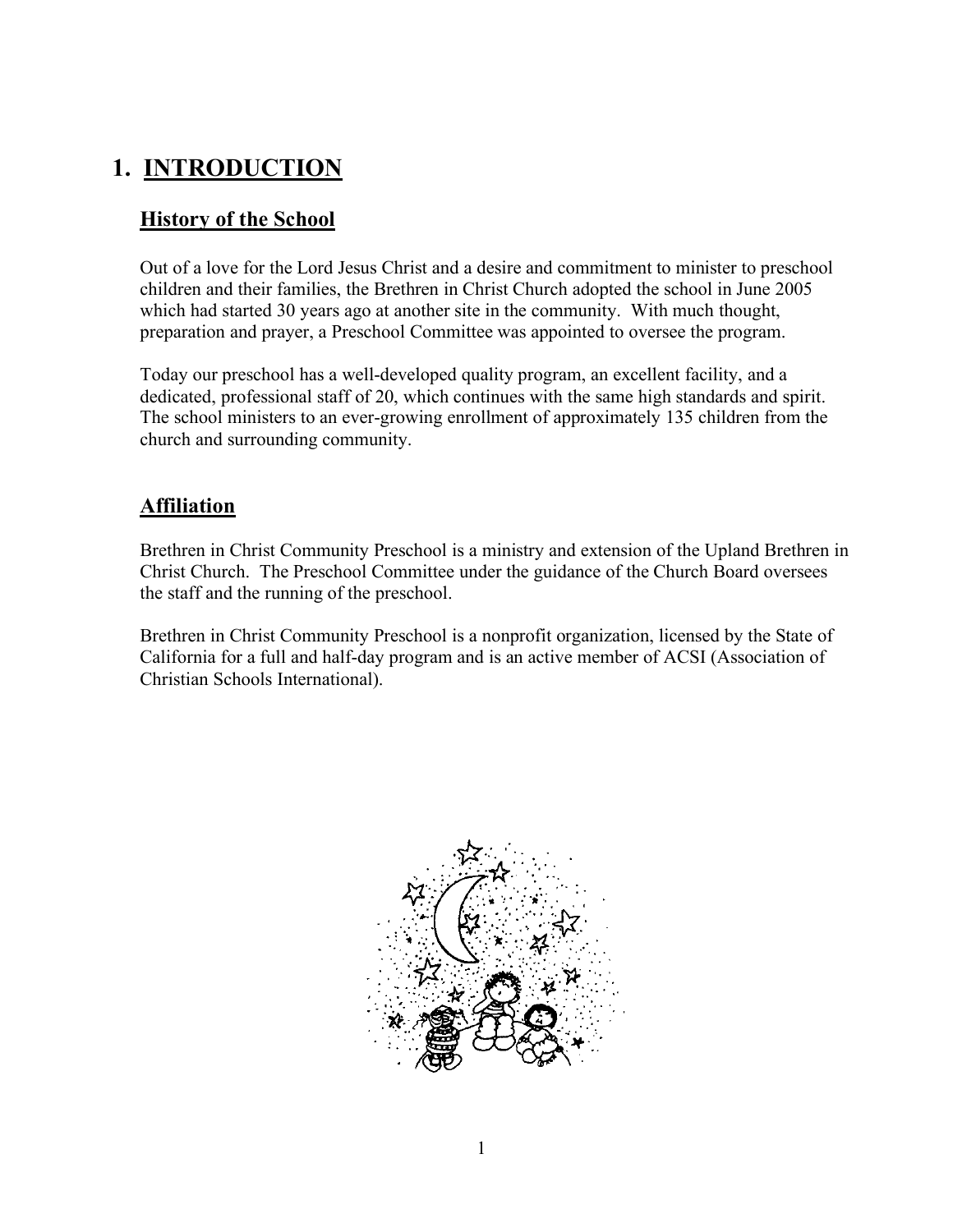# **Purpose**

Brethren in Christ Community Preschool operates as a ministry of the Upland Brethren in Christ Church, encompassing the beliefs of the church as found in the Statement of Faith. Our primary purpose, as a preschool, is to help children grow spiritually, socially, physically, intellectually and creatively in Christian surroundings, as a supplement to the home environment.

Brethren in Christ Community Preschool was founded for the purpose of assisting parents in the rearing of their children by the provision of a sound academic program conducted in an atmosphere of total dependence upon and commitment to God and His Word.

We seek to create a nurturing environment with an educational program that is appropriate for each child's developmental level. The activities that we introduce are based on the philosophy that children develop in an orderly, predictable pattern. As a result, we recognize that learning is best served through active exploration, manipulation of concrete (hands-on) materials, selfinitiated projects, and guidance from teachers who pick up clues from the interests children display.

Everything a child experiences throughout the day is a part of his/her total education. In these early years, concepts of oneself and others are formed. Therefore, our focus is to create a climate in which children feel competent in what they can do and integrate life-learning skills into their daily lives.

A Christian emphasis is incorporated, appropriate to the child's level of understanding, through uplifting the Lord Jesus Christ, teaching the Bible as the Word of God, prayer, music, drama, art and the lifestyle of the staff. The Bible speaks clearly to us concerning how essential it is to bring a child up in the principles and direction of our Lord Jesus Christ. Therefore, our focus is…

# **Educational Philosophy**

Since our philosophy focuses on the "developmental and academic process" of the child, we promote programs that include opportunities for growth in all areas of development. We want to encourage children to participate in diversified activities that promote gross (large) and fine motor coordination, creative expression, exploration and interaction with the environment. Recognizing that children learn very differently than adults do, we feel that children will comprehend a concept only if it is meaningful in the child's experience and development. We strive to have a wellbalanced curriculum that includes academic as well as developmental growth. As a staff, we seek to learn more about effective teaching methods that will enhance meaning and experience for the child.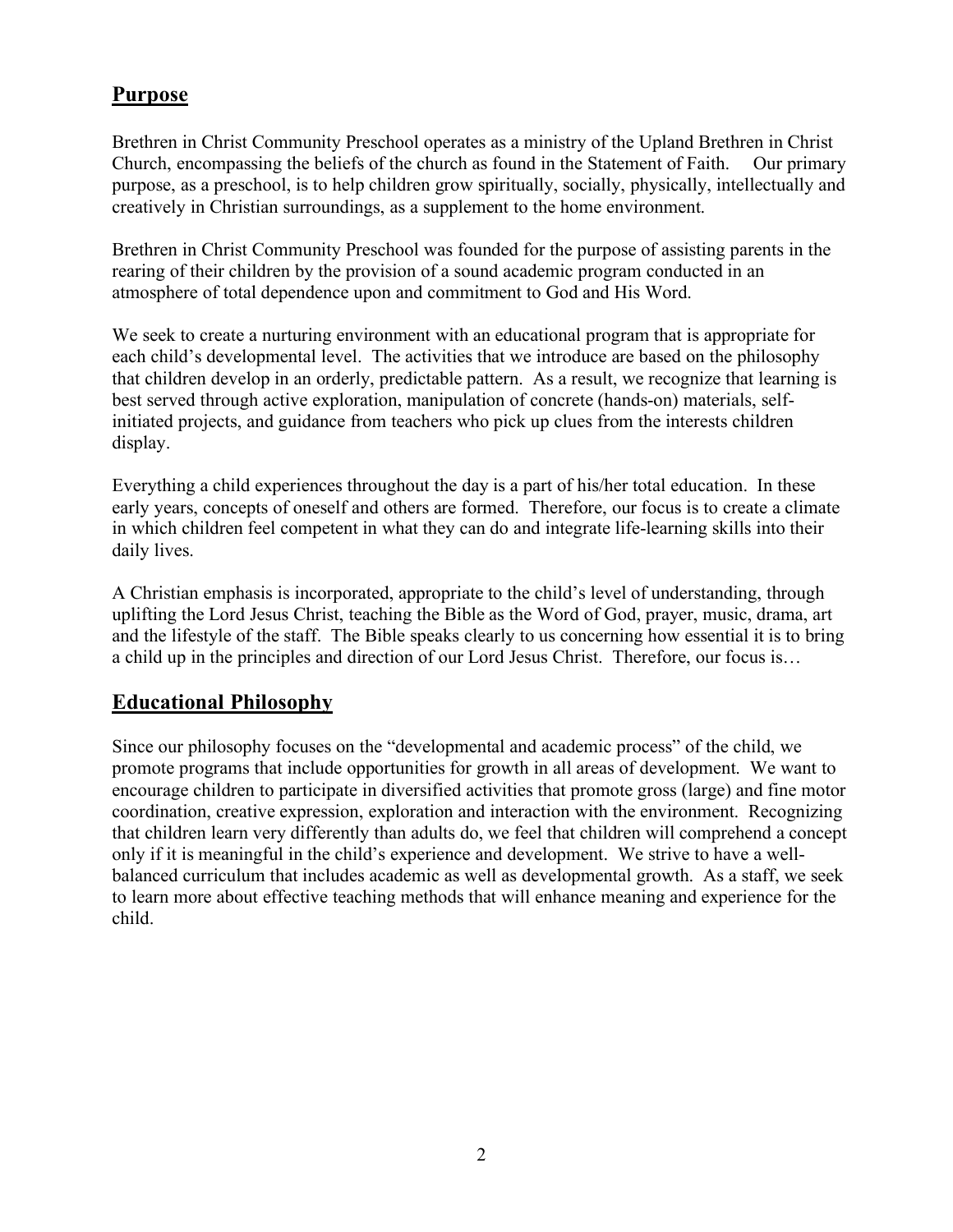# **Religious Philosophy**

The preschool and its staff subscribe to the following:

# **Statement of Faith**

We believe that the Bible is the inspired Word of God and the final authority for faith and practice.

- We believe that the Scriptures reveal the triune God whose person, nature, and character for-ever is God the Father, son, and Holy Spirit. God is the source and foundation of all that is. God has established order and relationships within creation.
- We believe that God created man and woman in his image. Because human beings chose to disobey God, their nature became sinful, resulting in alienation from God, from one another, from themselves, and from the rest of creation.
- We believe that Jesus Christ, God's Son, came to earth to reveal the Father and to provide God's only plan of salvation for sinful humanity. New life in Christ is given to all who turn from evil through faith in the sacrificial death and resurrection of Jesus Christ. The Holy Spirit enables the believer to make full surrender to the work of Christ and to walk in the fullness of the Spirit's power.
- We believe that the Holy Spirit works in the world, intercedes for the believer, and is present in the life of the church, gifting persons for witness and service. The church is God's primary means for worship, fellowship, evangelism, and discipleship.
- The final destiny of all things is in God's hands. We believe that the return of Christ in power and glory is certain and may occur at any time. God will judge righteously at the close of the age. All created things will be brought to their proper order in the eternal Kingdom.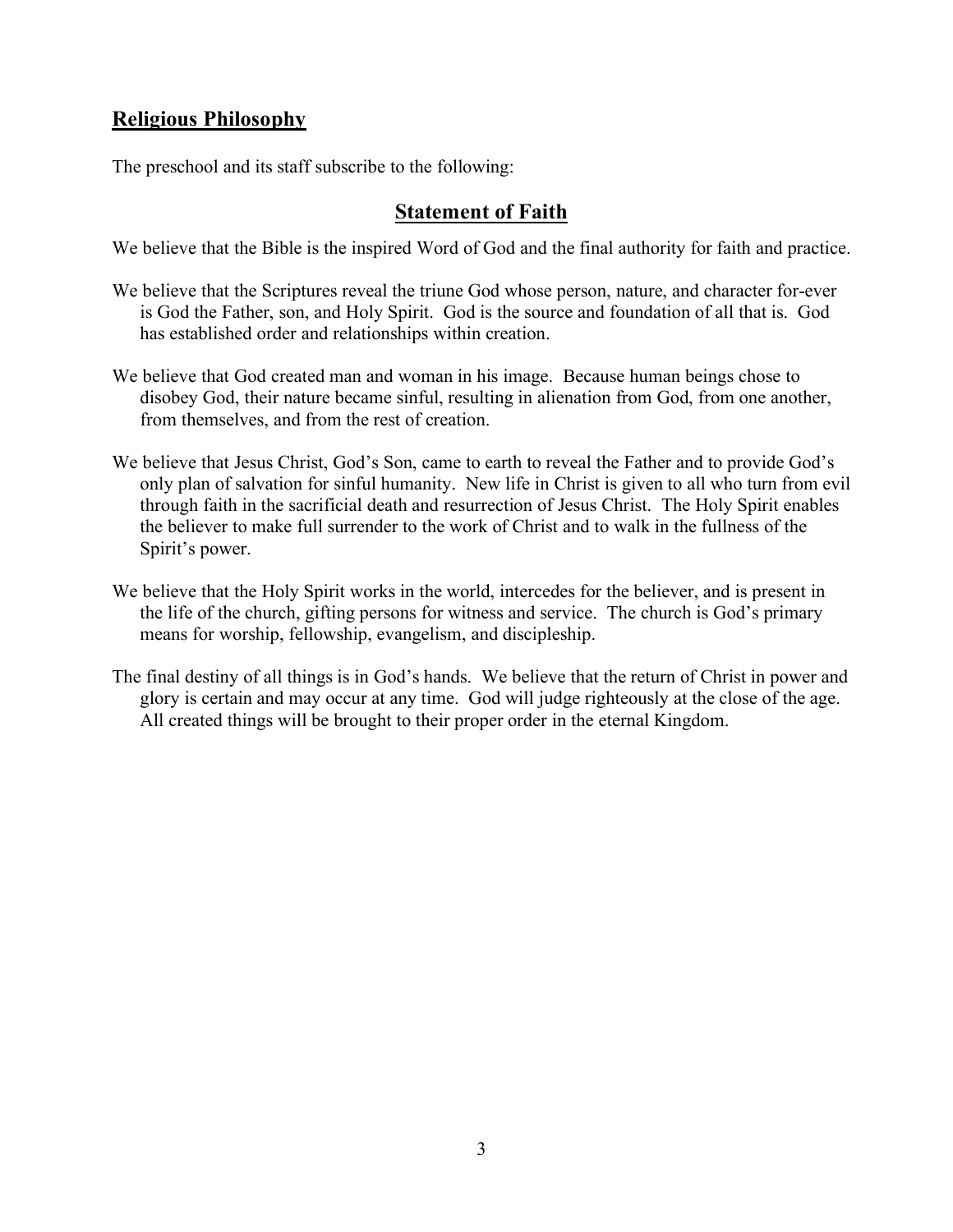# **2. POLICIES AND PROCEDURES**

# **Admission Policies**

Enrollment is open to preschool-age children of the church and community. Children must be 2 years old by the first day of school.

Brethren in Christ Community Preschool is operated on a nondiscriminatory basis and all children are welcome without regard to race, religion, or national origin.

# **Waiting List**

When parents contact the preschool office concerning information about school entrance, the child's name will be placed on a waiting list if all classes are full. As vacancies occur, children on the waiting list will be called. The waiting list will be in effect from the time of registration and throughout the school year.

As class availability occurs, notification will be made by phone, and enrollment forms will need to be picked up at the office.

Your child will be officially enrolled when completed forms are returned to the office along with payment of necessary fees.

# **School Tours**

School tours are given between the hours of 9:00 a.m. to 5:00 p.m. Prospective parents are encouraged to visit the school prior to registration. All visitors must check in with the office first.

![](_page_6_Picture_10.jpeg)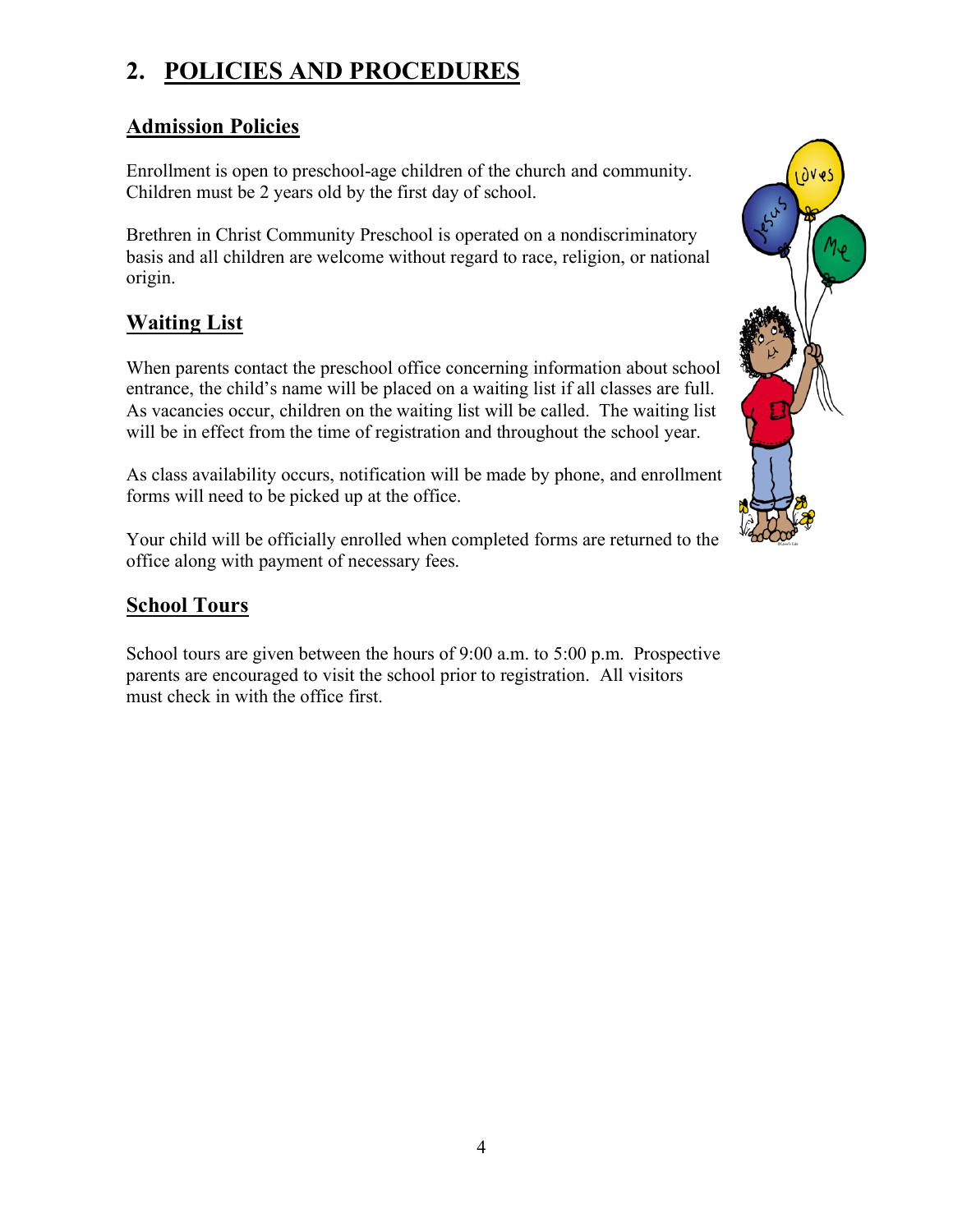# **Registration**

Returning students, church members, attending student siblings, and alumni siblings will have priority to class placement during registration on a first-come, first-served basis in the order noted. Re-registration forms will go home in Spring to attending students for re-enrollment for the following school year. Forms must be returned in person or by a representative of the family along with the registration fee.

# **ALL ENROLLMENT FORMS AND PHYSICIAN'S REPORT MUST BE COMPLETED AND REGISTRATION FEES PAID BEFORE A CHILD WILL BE ALLOWED TO ATTEND.**

Completion of the following forms and payment of the registration fee constitutes registration:

| 1.  | Application                                           | Return to office with parents' signature. |
|-----|-------------------------------------------------------|-------------------------------------------|
| 2.  | Parents' Agreement                                    | Return to office with parents' signature. |
| 3.  | 2 Emergency Cards/Medical<br>Release and Pick up list | Return both cards to office.              |
| 4.  | <b>Health History</b>                                 | Return form to office.                    |
| 5.  | Parents' Rights                                       | Return bottom portion with signature.     |
| 6.  | Home Information sheet                                | Complete and return to office.            |
| 7.  | Physician's Report/Immunizations                      | Completed by Physician and returned.      |
| 8.  | Permission slip                                       | Complete and return to office.            |
| 9.  | <b>Yellow Immunization Card</b>                       | Bring to office to be copied.             |
| 10. | <b>Consent for Medical Treatment</b>                  | Complete and return to office.            |
| 11. | Personal Rights                                       | Complete and return to office.            |

# **Registration Fee**

A registration fee of \$50 is payable at the time of enrollment/re-enrollment. The registration fee is paid when the child enters preschool; thereafter, it is payable once a year at the time of reenrollment. The registration fee pays your child's insurance while in school, operational costs of the registration process, and a school T-shirt. The T-shirt is given to your child the first month of school. **The registration fee is non-refundable.**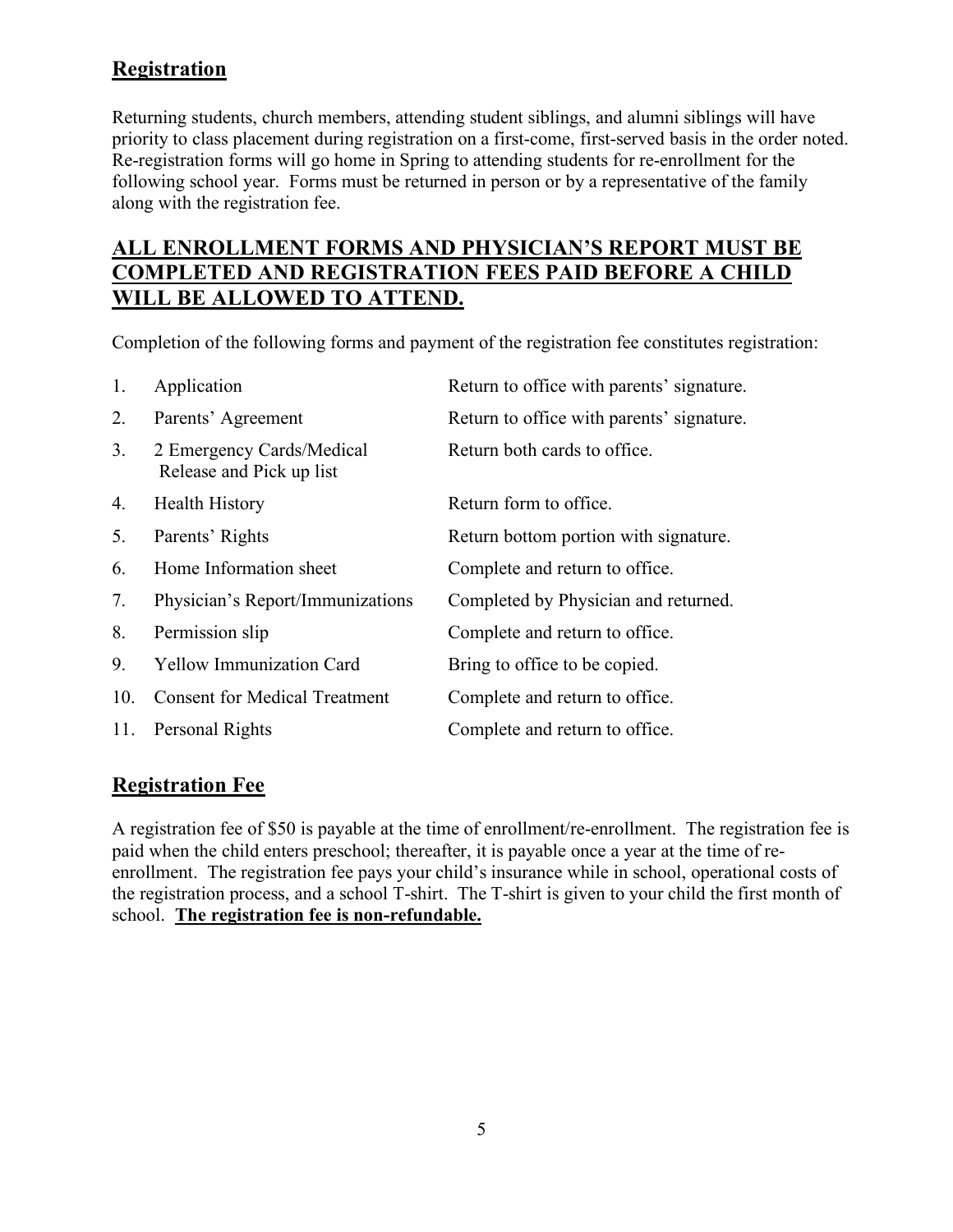### **Sessions**

# **Full Day 6:30 a.m. –6:00 p.m. Half Day 8:30 a.m. –12:15 p.m. 2 years old – Pre-K, Jr. K & Kinder 2 & 3 years old**

Monday – Friday Monday – Friday \*Please see office for availability \*Please see office for availability

## **Half Day 8:30 a.m. –1:00 p.m. Pre-K, Jr. Kindergarten and Kinder**

Monday – Friday Or a Variety of different schedules

Or a Variety of different schedules Or a Variety of different schedules

# **Hours of Operation**

The preschool is open from 6:30 a.m. until 6:00 p.m., Monday through Friday. We are open year round, except holidays and the week prior to the fall opening of preschool.

## **Class Placement**

The students will be placed in classes within their age range. Age ranges may vary up to 8 months. In most cases, an equal ratio of girls and boys will be kept, whenever possible.

## **Tuition Payments**

The annual tuition covers the class time from August to mid-June. These figures do not cover any summer programs offered. Tuition rates are calculated from the school calendar, taking into account time off for holidays. Tuition credit will not be issued for days that your child does not attend school.

If you have two or more children attending Brethren in Christ Community Preschool, the first child pays the regular tuition rate and other children receive a 15% discount. Any account that is 30 days late will result in the student not being allowed to attend school until the account is paid in full, or they will be dropped from the program.As a nonprofit school, we rely entirely upon tuition to meet salaries and expenses. The Preschool Committee may change tuition to meet budget requirements each school year.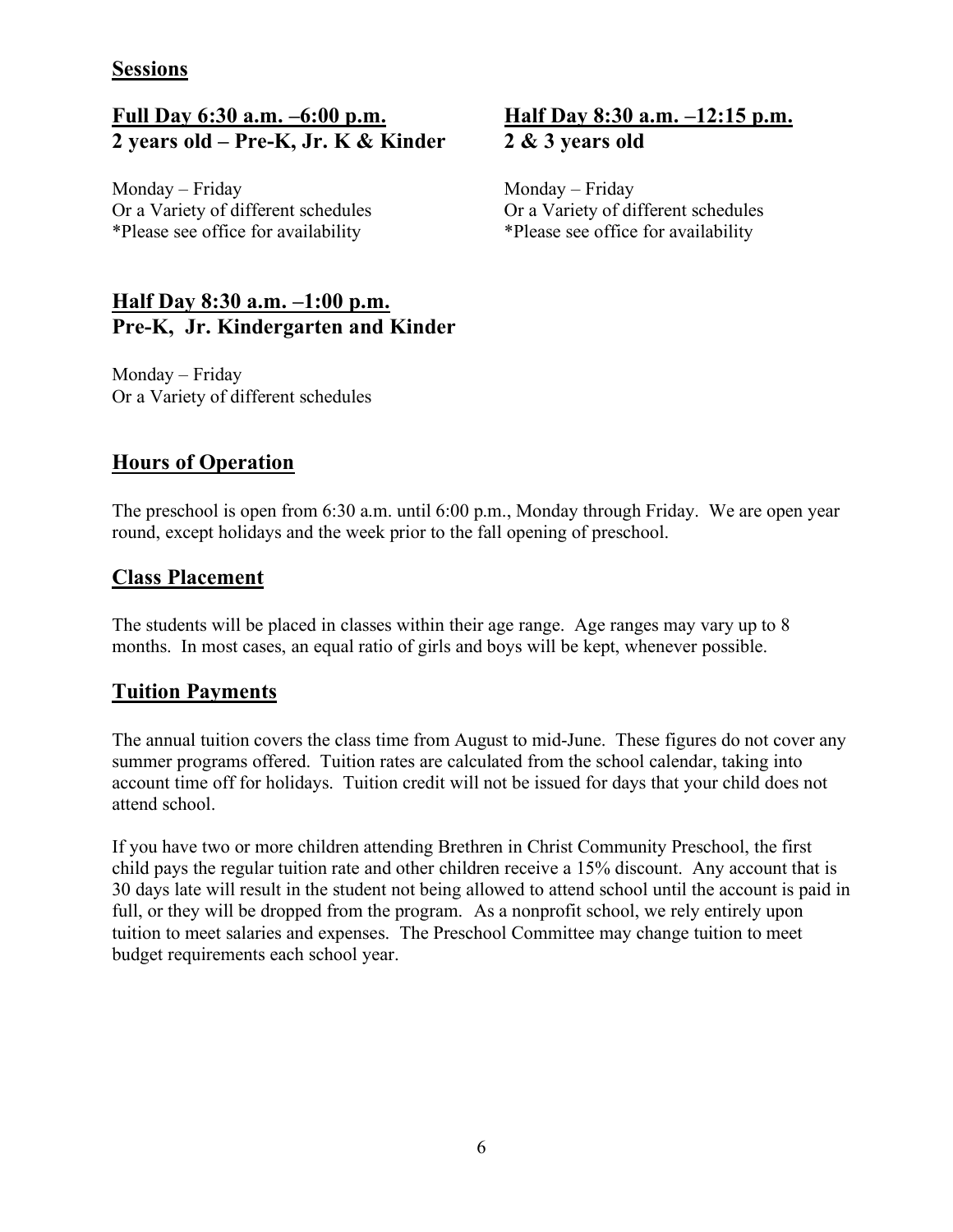All checks and money orders are to be made payable to **Brethren in Christ Community Preschool.**

Tuition may be placed in the "Tuition Mail Box" in the office or mailed to:

Brethren in Christ Community Preschool 845 West Arrow Highway Upland, CA 91786

## **Late Charge**

Tuition is advance payment due the first of the month. Payments not received in the preschool office by the tenth of the month, without exception, will be subject to a \$15.00 late fee, unless the Director has previously approved other arrangements. In order for our school to operate efficiently, it is necessary for all accounts to be kept current. Failure to do so may result in dismissal.

# **Returned Check Fee**

A \$10.00 fee will be charged for all returned checks.

# **Unscheduled Hours**

If a half-day student would occasionally in emergency situations like to stay at school longer, prior arrangements can be made in the office. Extra hours are \$5.00 per hour or portion of an hour.

## **Late Pick-Up Policy**

Late charges can be avoided by planning ahead. You are fined for being late five or more minutes after the close of school, with a \$5.00 charge for every 15 minutes after 6:00 p.m. A record will be kept in the office of any outstanding obligations. Continued late pick-up may result in dismissal of your child.

# **Absences/Holidays**

**NO CREDIT** is given for illness or holidays. In addition, any family waiving the immunization requirements for their child, due to personal or medical reasons, will be obligated to pay tuition even if the child is asked to remain home from school (as per direction from public health authorities) during an extended period of time because of a communicable disease outbreak (such as measles, mumps, etc.) where no immunization protects the child from contracting the disease.

A full month's tuition is payable for partial monthsThanksgiving holidays, Christmas vacation over December and January, President's holiday, etc.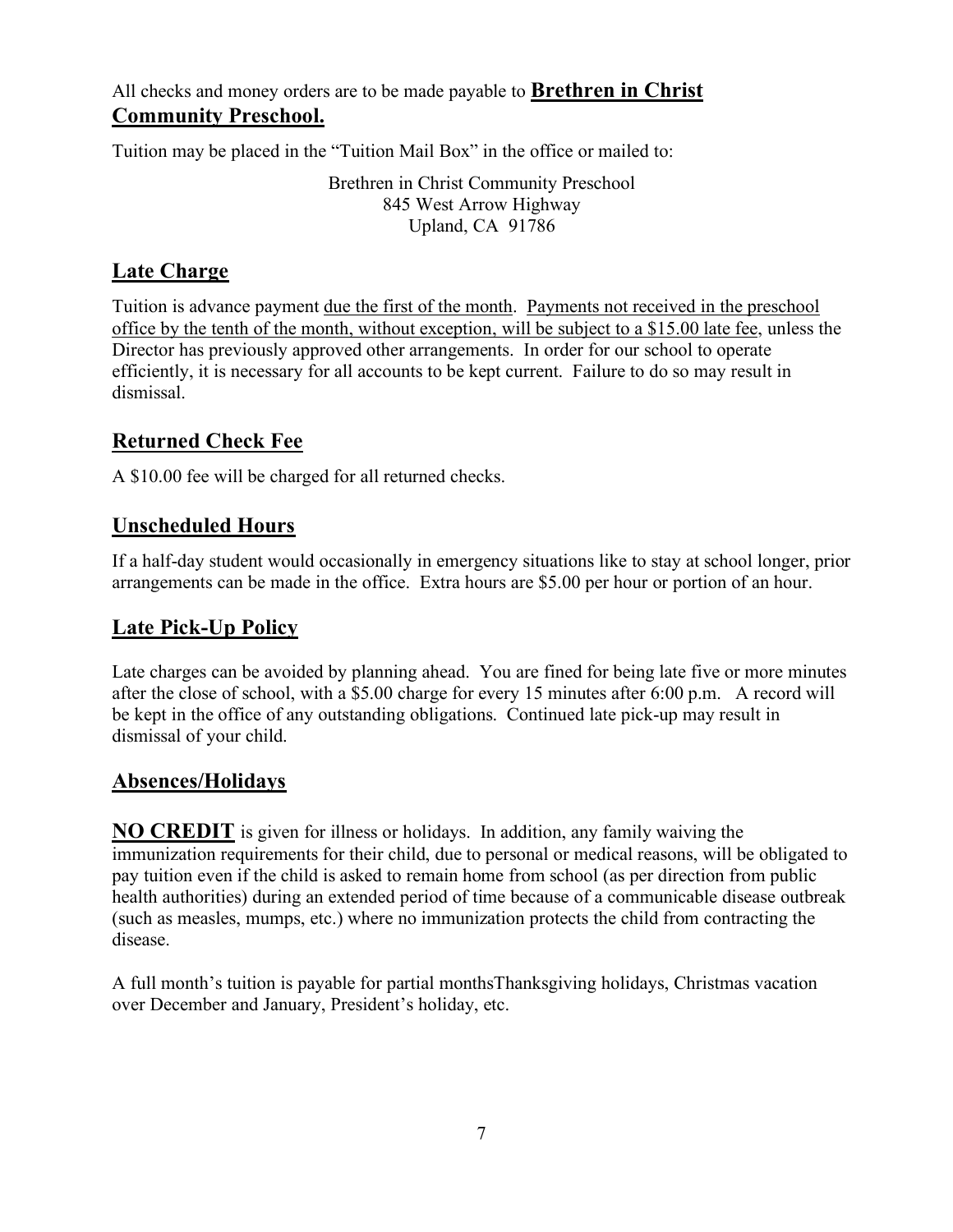# **Snacks and Hot Lunch**

Children are served both a morning and afternoon snack. Lunch is served family style at 11:30 and 12:30. Menus are posted on the Parent information board and placed in your child's cubbies. If your child has any food allergies, please inform us. We **must** have your doctor document the food allergy on the child's Physician Report or a letter from the doctor for the child's file. If your child has a documented milk allergy, the parent is responsible to bring in an acceptable alternate for their child. We understand that children have likes and dislikes when it comes to food; however, we are required to spoon a helping of each food onto each child's plate. Children are encouraged to taste the food. We have found that children often need to be exposed to a new food several times before they grow accustomed to its taste.

Community Preschool does not offer an elective snack/lunch program. All children are required to participate in the food program unless a doctor's documented food allergy is on file. The cost of snacks and meals is incorporated into the cost of the monthly tuition. Community Preschool has an excellent nutrition program and our menus offer a great variety of food for both snacks and lunch. We strive to make snack and meal time a fun and positive experience.

# **Vacation Credit**

We do not give any vacation credit during the school year. During Summer Day Camp, you may take any week or days off, although more than one day attendance per week is required. Please call the office or write down vacation days on the summer camp application.

# **Withdrawal from School**

As per the Tuition Policy Agreement given to you upon enrollment, if it becomes necessary to withdraw your child from school, in all cases a written withdrawal notice will be required two weeks prior to the day of the withdrawal. If notice is not given two weeks in advance, you will be billed for the two weeks after the last day of his/her attendance.

# **3. STAFF AND CURRICULUM**

# **Staff**

A warm, loving dedicated Christian teaching staff has been trained to promote the best development for your child. Each member of the staff is motivated by his/her desire to serve God and to share His love with young children. We are very fortunate to have such a wellqualified staff. All our staff have specialized training and units in Early Childhood Education, as well as being CPR certified. In addition, we have a very low staff turnover, which insures the quality and consistency of our program.

All of our staff members are mandated reporters in accordance with state law. If a staff member suspects a child in her care has been the victim of child abuse or neglect we are required by law to report our suspicions.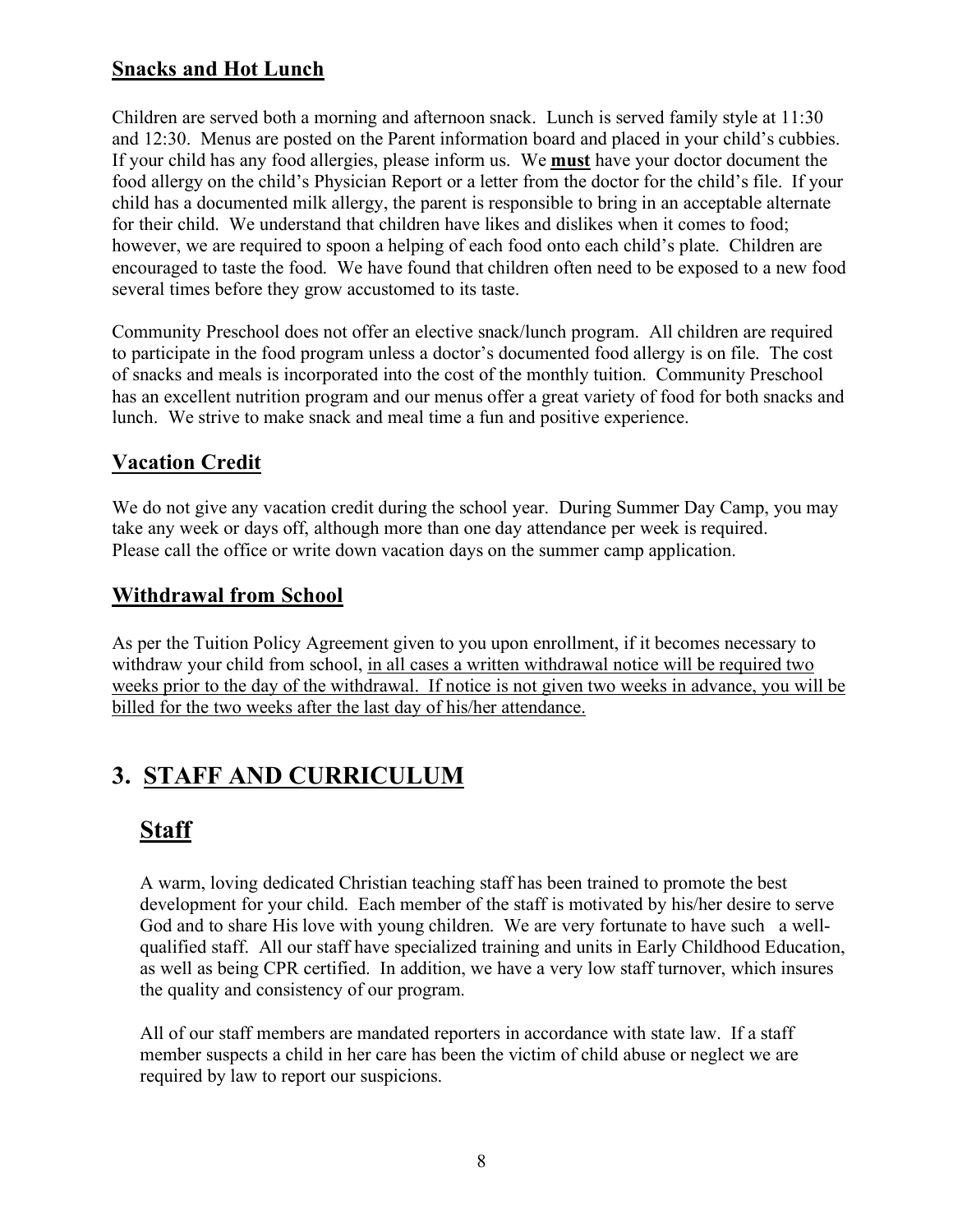# **Overall Curriculum**

Our school philosophy focuses on the developmental aspect of growth, which is reflected in the curriculum we have adopted. Our curriculum emphasizes monthly thematic teaching units that are broken down into sub themes for each week. We also include learning themes that include shapes, colors, science emphasis, and letters.

Our basic approach includes hands-on learning, literature-based activities and an emphasis on play, both creative and dramatic. Language development is accomplished through the use of music, dramatic play, blocks, creative art, and social interaction. Using scissors, play dough, and manipulative materials strengthens small muscles. Motor development enhances growth of large muscles with carefully selected programs using obstacle courses, balance beams, and games with scooter boards and balls. Perceptual and conceptual development is encouraged with puzzles, board games, finger plays, and books.

Since our curriculum is Christ-centered and our activities relate to God's Word, holidays will be observed as follows:

| Halloween           | Our focus is harvest and thanking God for His bounty.              |
|---------------------|--------------------------------------------------------------------|
| <b>Thanksgiving</b> | Thanksgiving feast, thanking God for His provisions and blessings. |
| Christmas           | Our focus is the birth of Jesus Christ.                            |
| Easter              | Our focus is the death and resurrection of Jesus Christ.           |

# **Chapel/Bible Time**

We take every opportunity to teach and model Biblical standards and characteristics, as well as to use every-day occurrences to teach God's character and creation. Therefore, each day the children enjoy a special Bible time. The entire school gathers together to have chapel once a week. We sing Christian songs and learn about God's love.

Our primary focus is to relate Bible stories with the Godly character traits addressed in chapel and Bible time. You will find these listed in each month's Newsletter. Songs, along with hand motions, are selected that emphasize God's love. It is our desire not to teach specific doctrine, but to teach the children about Jesus and what a special friend He can be to us.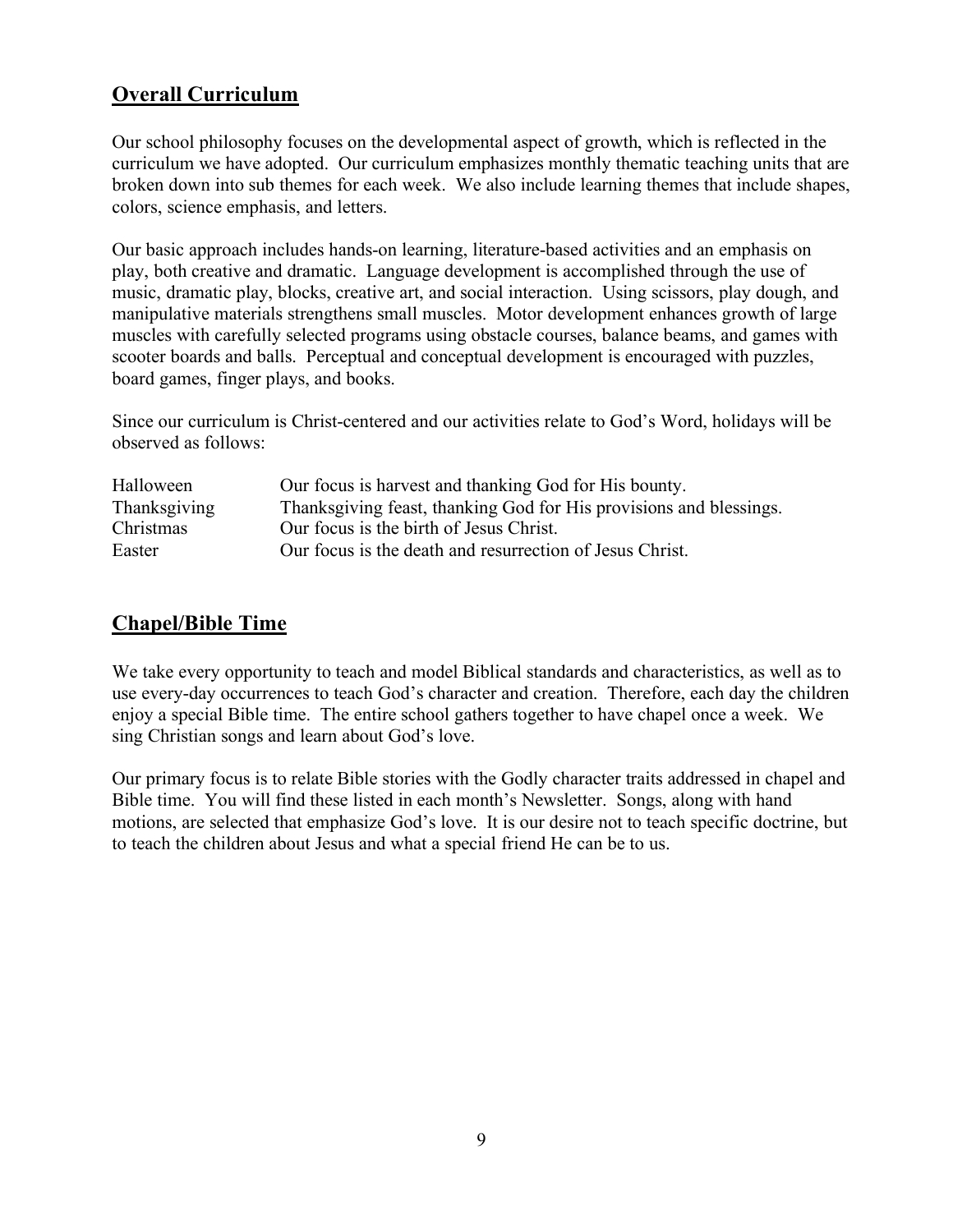# **Discipline**

Discipline is handled as each unique situation demands and is always done lovingly and gently. It is our desire to promote and secure the development of a positive, healthy self-esteem. The teachers demonstrate kind and loving positive-reinforcement techniques, as we strive to reinforce and stimulate good attitudes and behavior.

Unacceptable behavior is handled in a low-key discussion between teacher and child. The child may then be redirected to another activity. If the behavior continues to be repeated, and especially if the well-being of the child or his/her classmates are in jeopardy, then the child may be given a "time out" and removed from the activity in progress.

The child may be removed to the Director's office if the behavior becomes continually disruptive in the classroom. The teacher or director may notify parents if this becomes necessary. If a behavior occurs that is aggressive in nature or poses a direct threat to another child, the situation will be dealt with appropriately, communicating with the parents when necessary. Suspension may be a result of serious behaviors at the director's discretion.

# **Outside Playground Safety Rules**

- We never ever open the gate or leave the playground without an adult.
- We slide down feet first when we go down the slide.
- We never jump off the climber.
- No riding bikes on ramp area or grass area. (South side playground)
- We don't jump off or twist on swings.
- We use both hands to climb on equipment.

![](_page_12_Picture_11.jpeg)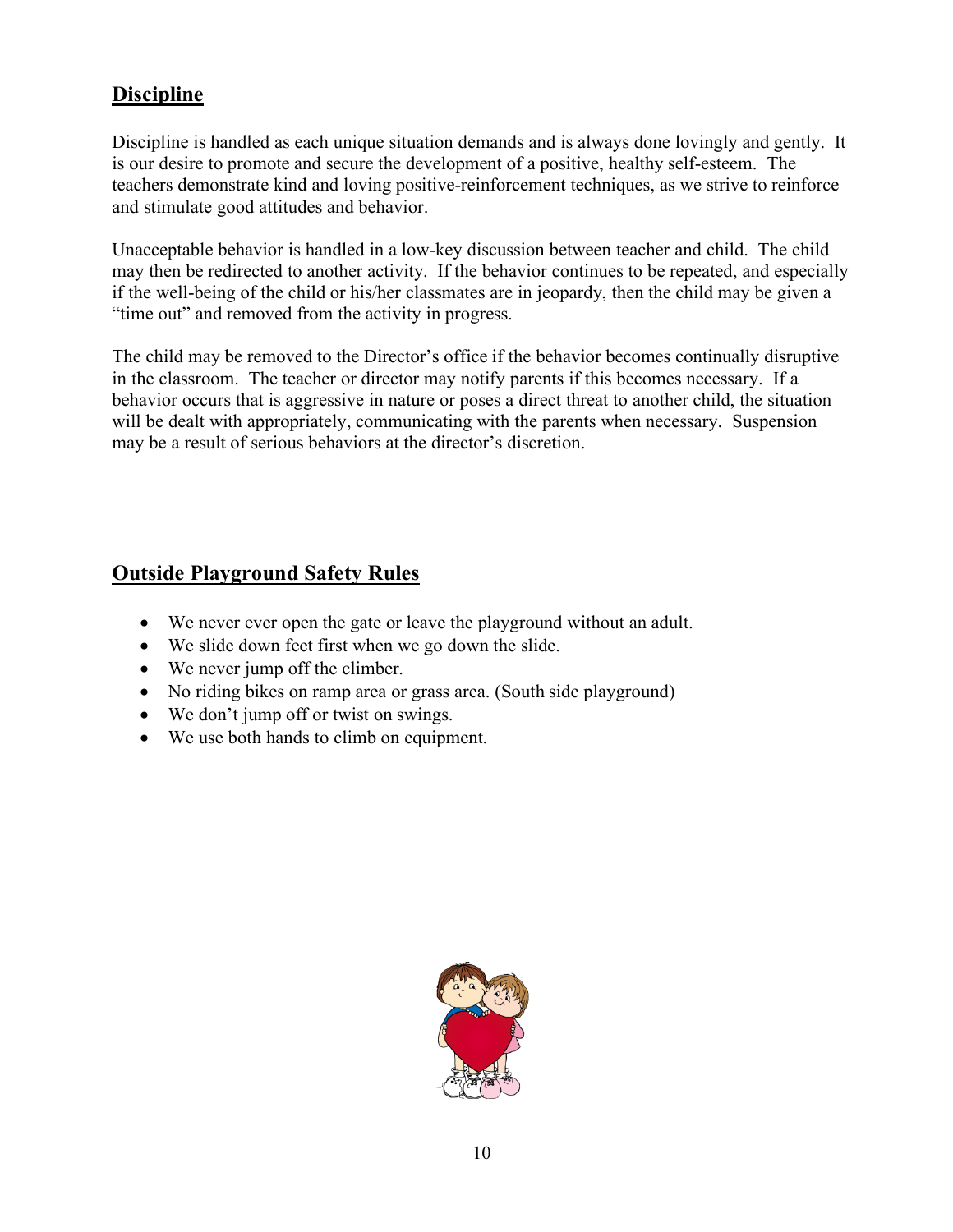# **Sample Overall View of the Preschool and Jr. Kindergarten Day**

## **Preschool Hours**

| Full Day        | All Classes                                                                                                                                                       | 6:30 A.M. $-$ 6:00 P.M.   |
|-----------------|-------------------------------------------------------------------------------------------------------------------------------------------------------------------|---------------------------|
| Half Day        | 2 & 3 Year Olds                                                                                                                                                   | $8:30$ A.M. $-12:15$ P.M. |
| Half Day        | Pre-K, T-K and Kinder                                                                                                                                             | $8:30$ A.M. $-1:00$ P.M.  |
|                 |                                                                                                                                                                   |                           |
| $8:45-9:15$     | <b>Opening Circle Time:</b> Children are individually greeted. Class helper tasks given<br>out, discuss calendar, weather, daily theme, Show & Tell sharing, etc. |                           |
| $9:15-9:45$     | <b>Outside Time*:</b> Free play, bubbles, easel painting, bike riding, crafts, water play,<br>carpentry, motor development, etc.                                  |                           |
| $9:30-10:00$    | <b>Snack:</b> Pray before snack.<br>Juice/crackers/fruit, etc.                                                                                                    |                           |
| $10:00 - 10:30$ | <b>Bible Time:</b> Christian concepts such as love, sharing, kindness, etc., song, prayer,<br>movement.                                                           |                           |
| $10:30-11:15$   | Inside Time: Free play, music, creative arts/crafts, blocks, books, centers,<br>dramatic play, science/nature, numbers, ABC's, etc.                               |                           |
| $11:15-11:30$   | Getting ready for first lunch.                                                                                                                                    |                           |
| $11:30-12:00$   | First lunch                                                                                                                                                       |                           |
| $12:00-12:30$   | Bathroom, clean up.                                                                                                                                               |                           |
| $12:30-1:00$    | Second lunch                                                                                                                                                      |                           |
| $12:30-2:00$    | Rest time                                                                                                                                                         |                           |
| $2:00-3:00$     | Bathroom, Snack                                                                                                                                                   |                           |
| $3:00 - 3:30$   | Story, Inside play                                                                                                                                                |                           |
| $3:30-4:30$     | Outside play                                                                                                                                                      |                           |
| $4:30-6:00$     | Inside play                                                                                                                                                       |                           |

\*Each class's outside time is different to allow more room for playing on the playground.

Variations to this schedule can be made according to the class and the teacher's desires.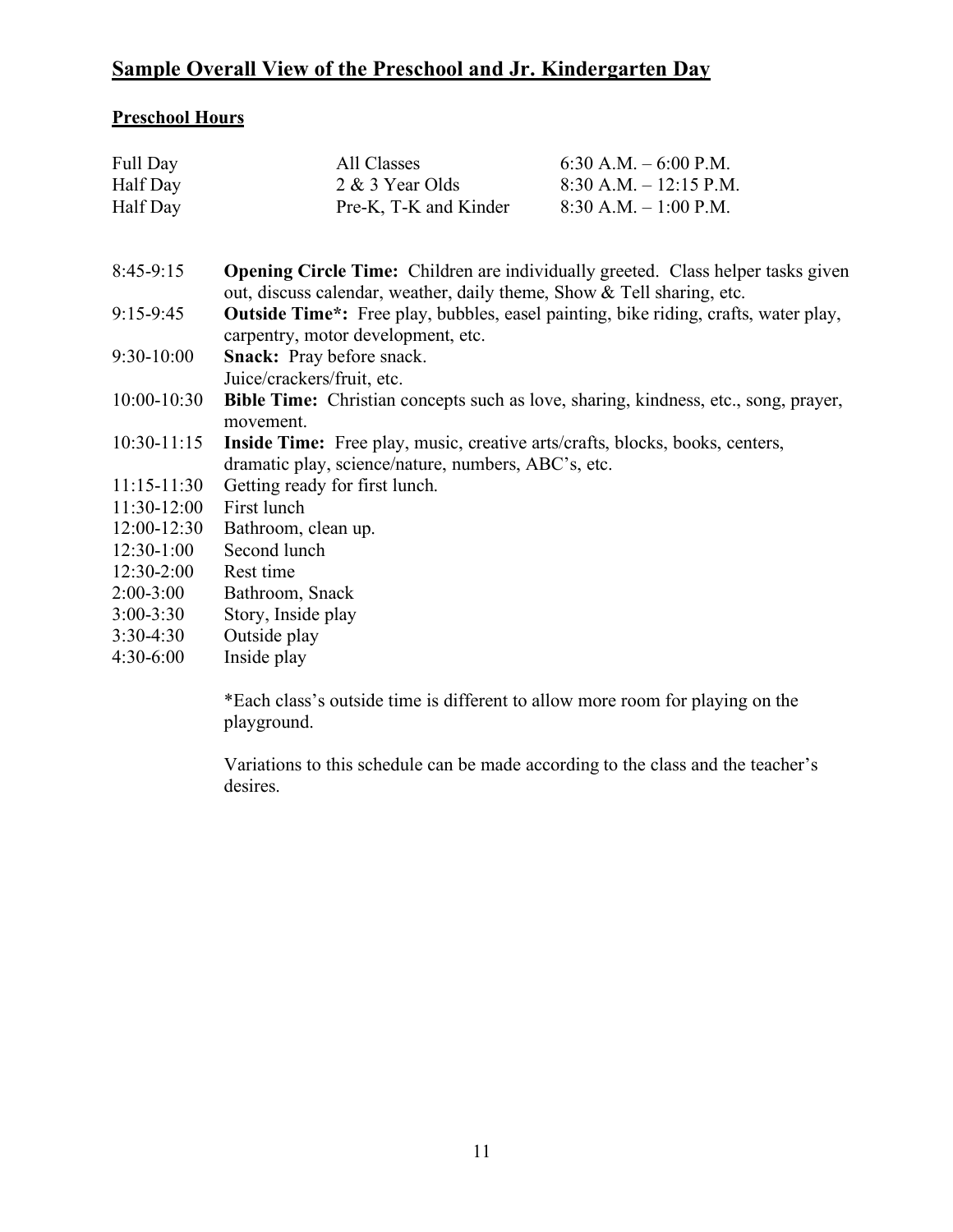# **4. PARENT–SCHOOL COMMUNICATIONS**

# **Parent Conferences**

If a teacher feels that a parent conference is needed for a preschooler, you will be notified. If a parent would like to meet with a teacher, please make an appointment by calling the office, and a conference will be scheduled as soon as possible.

It is in the best interest of your child that parents and teachers communicate freely with one another. It is important for the staff to understand situations at home that may influence the typical behavior of the child. Please feel comfortable to discuss with the teacher and/or Director anything which will help make your child's time with us the best possible experience. When talking informally with a teacher about your child, please be sensitive to what your child hears. A phone call might be better.

We want to make school a warm, loving and accepting place for your child and you. If you have a concern with your child's teacher, please discuss it with the teacher or the Director, not with other parents. We are here to serve you, and parent communication should be gossip-free. Please remember that there is an "open door policy" with the school.

# **Change of Address/Phone Number/ Emergency Pickup**

Please inform the office of any changes of address, phone number(s), emergency contacts, etc. In addition, please inform the office and teacher of new people bringing or picking up your child.

# **Monthly Newsletter**

At the beginning of each month, a newsletter will be sent home with your child which will give current and upcoming event dates, explain activities, and provide you with important information. Please read your newsletter when you receive it and refer to it and the Parent Handbook as needed.

# **Information Boards**

Classroom – Inside each classroom, teachers will post a brief description of the weekly activities. Sign up sheets for various activities and events will be posted on your child's classroom sign-in/out clipboard. Please take time to read these items. Often, you will gain insight into what your child is doing in the classroom and can then show your interest in the activities of his/her day.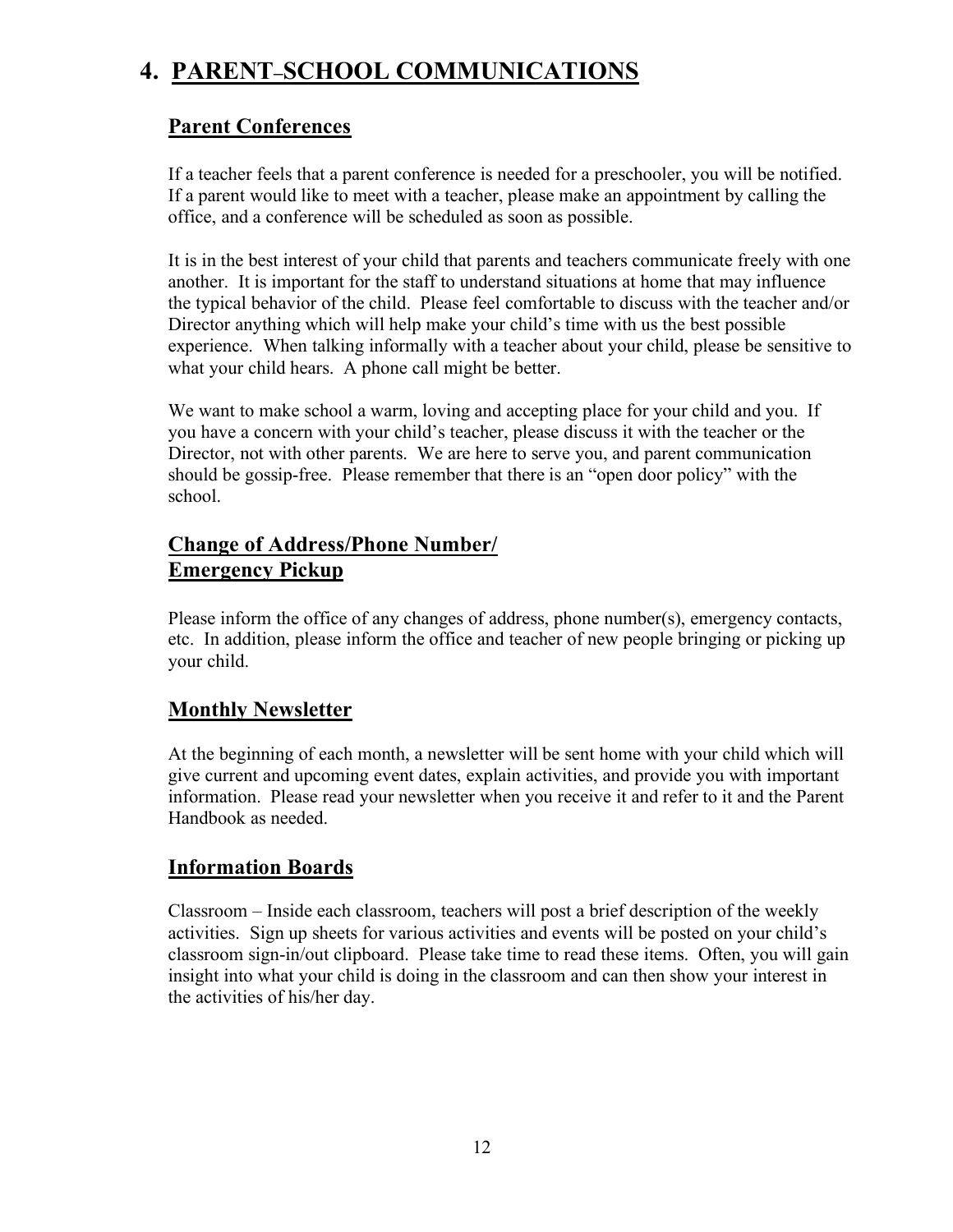# **Parent Meetings**

From time to time, special meetings will be held for the parents and/or family members. These meetings are important, and we ask that you make every effort to have at least one member of your family attend.

\*\* **Meet Your Teacher Night** – Held the Thursday before school begins.

We encourage the parents and child to attend this informative evening. We will be introducing the staff and reviewing highlights about our program. It is your time to come to Preschool to experience first-hand what our program is all about! Time will be spent with our staff presenting highlights of a preschool day, with you participating.

\*\* **Christmas Program** – Held in December.

This is a special evening program for the family. The children present a program about the birth of Christ. It is a wonderful, touching and fun evening. Refreshments follow the program.

#### \*\* **Grandparents' Day**

If your child is fortunate to have Grandma and/or Grandpa living nearby, we have a delightful time planned. Children come to school as usual and will be joined by their grandparents. A special program is planned. If grandparents cannot attend, you may send an Aunt, Uncle, or Special Friend instead.

#### \*\* **Spring Sing**

Each spring we have a fun family evening with a special theme. We have games and singing for all the parents and children at Brethren in Christ Community Preschool. It is a real fun family night.

#### \*\* **Parent Seminars** – Held periodically

Based on parental interest, special mini-seminars and times of fellowship may be offered during school time, or an evening, on subjects ranging from discipline and child-rearing skills to handling the holidays with less stress, etc. Please let us know your interests.

![](_page_15_Picture_12.jpeg)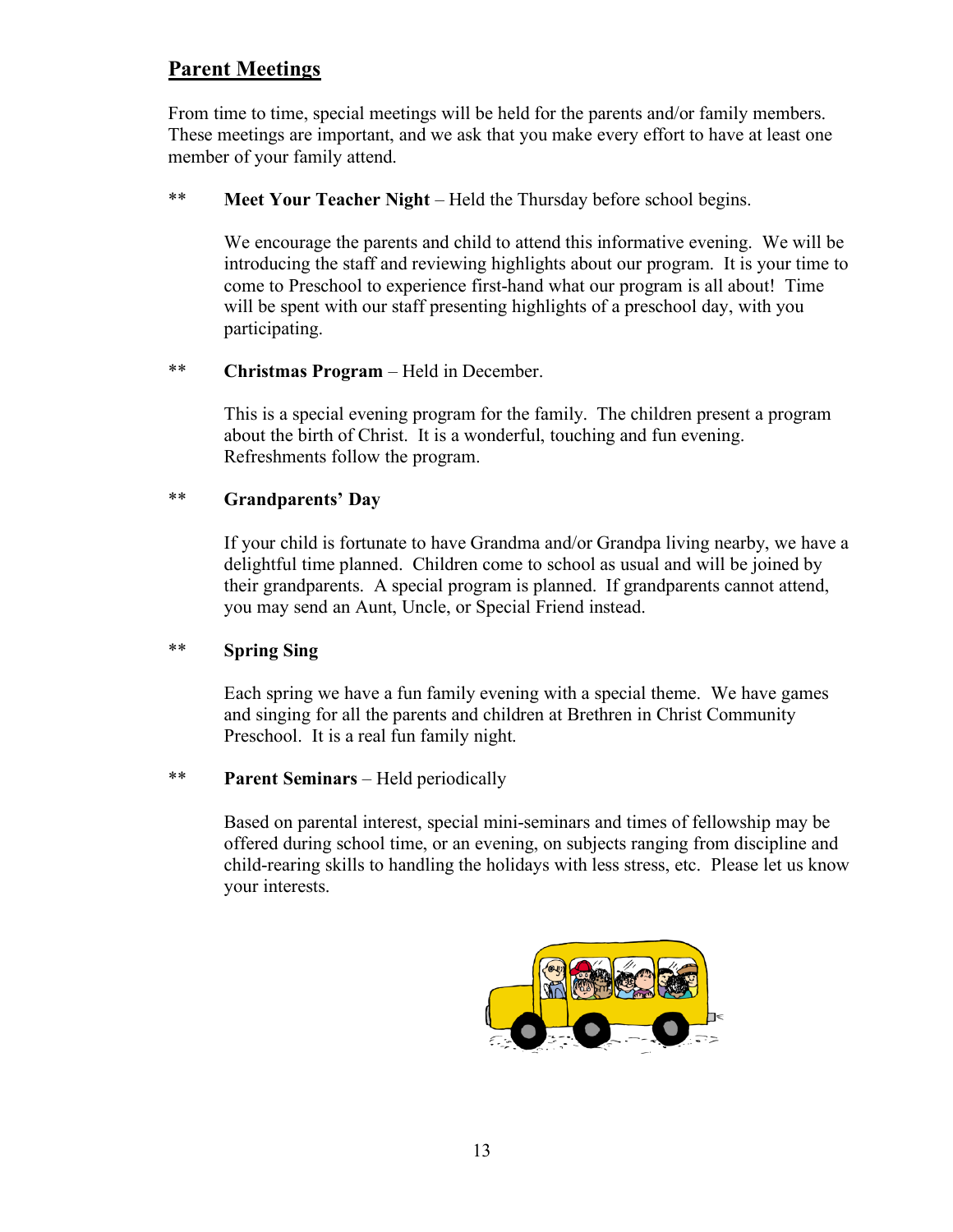# **5. HEALTH**

As per Title 22, Department of Social Services Licensing Regulations, upon enrollment, you are required to submit the Physician's Physical Form, signed by the child's physician, with a record of a physical done no earlier than one year prior to school entrance. Regulations also require a child to have three (3) Polio, four (4) DPT, the MMR inoculation on or after  $1<sup>st</sup>$  birthday, four (4) HIB last dose on or after  $1<sup>st</sup>$ birthday, three (3) Hepatitis B series, and one (1) Varicella. We request the Physician's Form to be turned in to school 30 days after the time of registration as designated by Social Services.

Keeping your child healthy is important to us! Please do not send your child to school if he/she is ill or has any abnormal symptoms. As your child arrives for school, a brief "health check" may be given at the door. Please do not leave until the child is greeted and admitted by a teacher.

#### YOUR CHILD WILL NOT BE ADMITTED TO THE CLASS IF ANY OF THE FOLLOWING SYMPTOMS OF ILLNESS ARE PRESENT:

- Cold/flu
- Fever of 100 or higher
- Runny nose with thick or colored secretions
- Watery/inflamed eyes, conjunctivitis
- Sore throat
- Earache
- Constant cough
- Diarrhea or vomiting
- Marked drowsiness or dizziness
- Draining sores, burns or abscesses
- Rash (until cause is diagnosed and determined by a physician to be noncontagious)

A child will be sent home if he/she appears to have any symptoms of illness during the day. We will make every effort to contact the child's parent, and if unavailable, the first noted emergency contact(s) will be called. No illness credit for tuition will be given.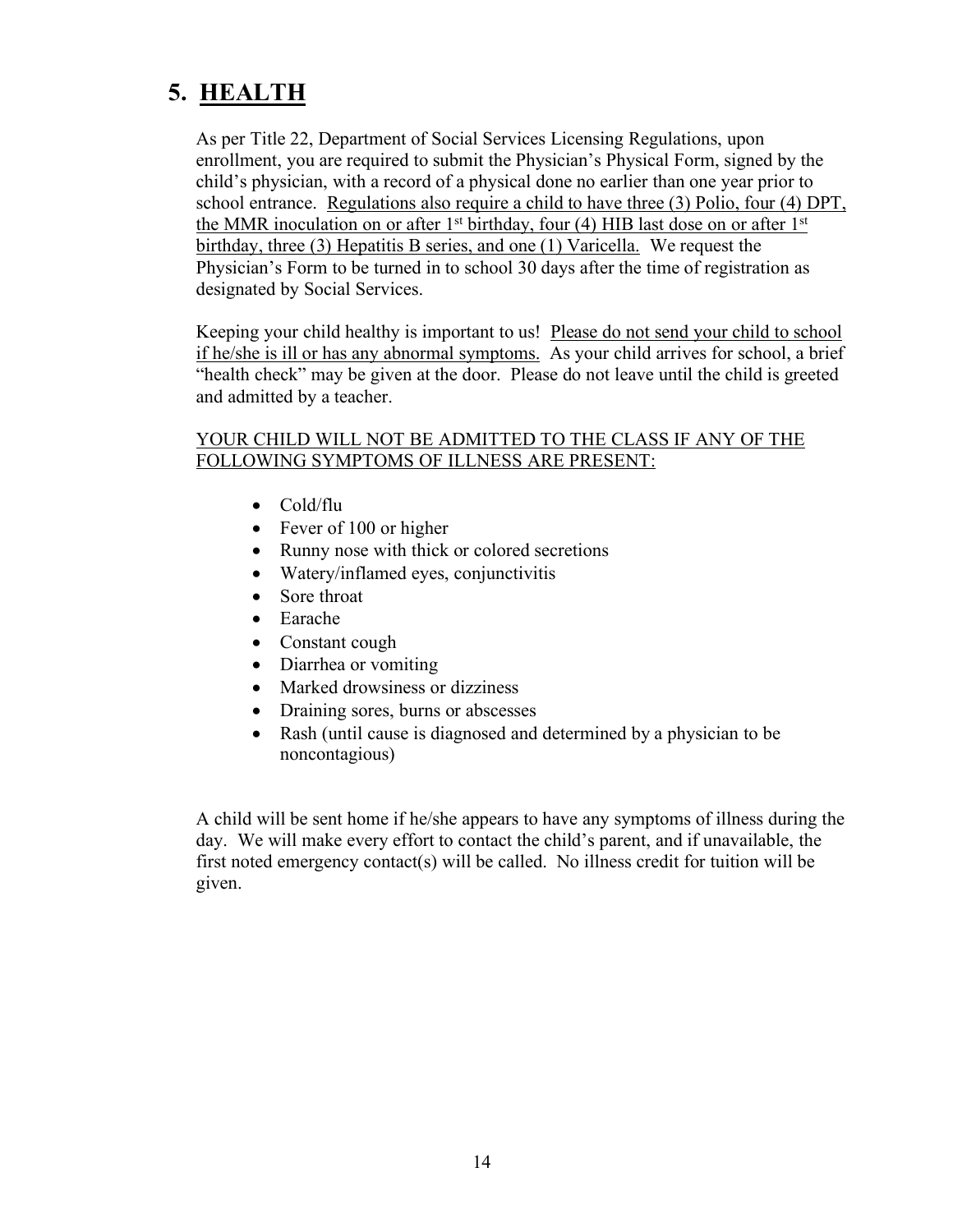Allergies are not contagious, but may make your child feel less than normal, as will some medications. Even if your child shows no definite signs of illness but is unusually irritable, tired or fussy, please consider how his/her behavior will affect the class and his/her school experience. By staying home to rest, the development of an illness or the spread of a contagious childhood disease, such as chicken pox, may be prevented.

#### NOTIFY THE OFFICE IMMEDIATELY IS YOUR CHILD HAS A COMMUNICABLE DISEASE SUCH AS CHICKEN POX, LICE, CONJUNCTIVITIS, STREP THROAT, ANY RASH, ETC.

Parents and staff members must be notified of the exposure. The Preschool will send a note home giving the date of the exposure and the condition. Before returning to school after an absence, the child needs to have been free of symptoms and fever for at least 24 hours. Some illnesses may require release from the doctor.

# **Medication**

If your child has an allergy or is recovering from an illness (and is no longer contagious) but still requires medication, it may be given at Preschool if:

- a. The medicine is a prescription drug and is prescribed for the child with his/her name on it (not a sibling's) with dosage instructions on the container.
- b. Medicine is in the original container.
- c. It is accompanied by a medication form (available in the office) filled out by the parent
	- giving the Preschool permission to administer medicine.
	- giving the amount and time of each dose (a specific hour must be given, not for example "every 4 hours").
- d. The medicine form is filled out once a week and is included with the medicine.

Parents must deliver all medications to the Office in their original container.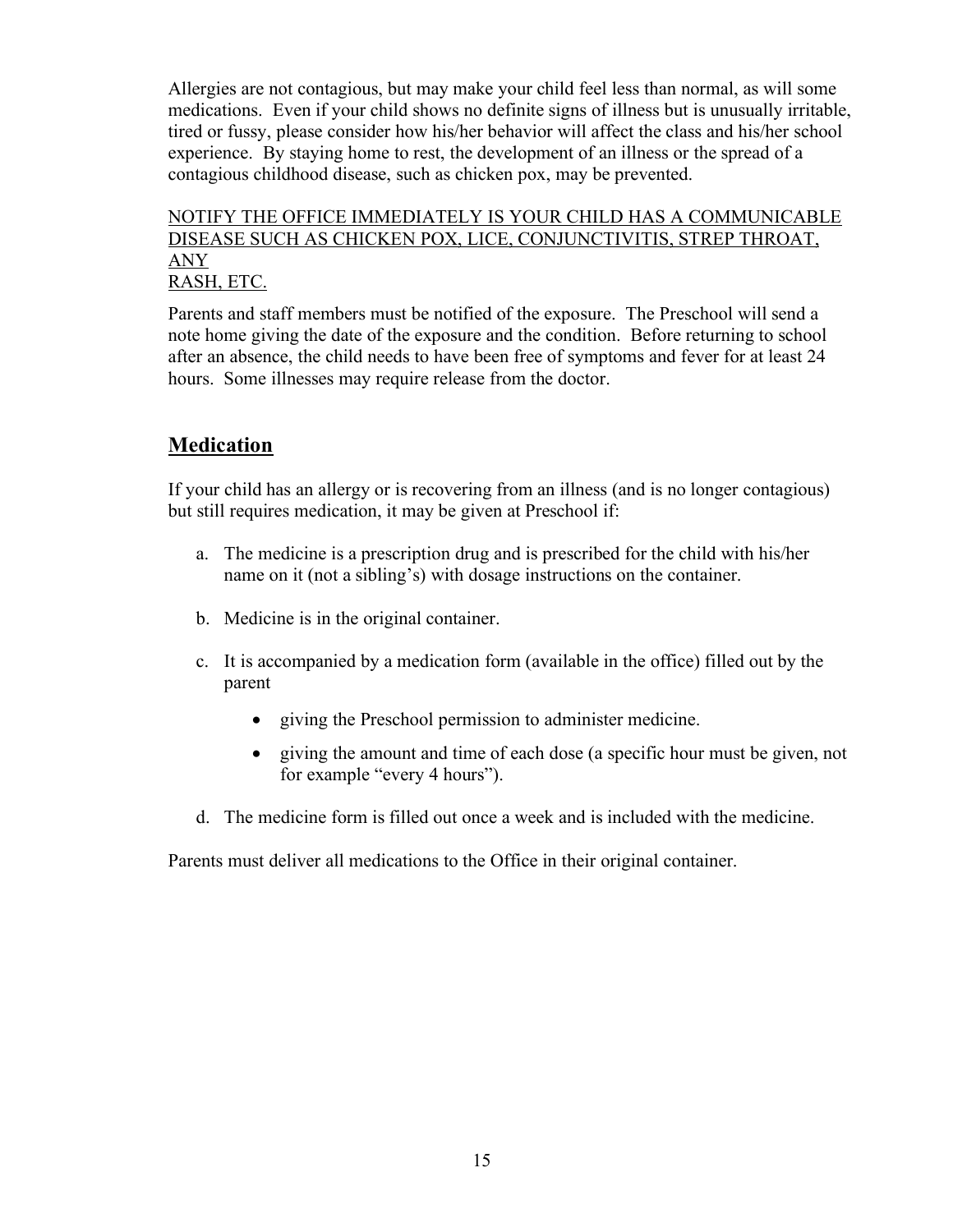# **Common Communicable Diseases**

The following is a breakdown of many of the common communicable diseases preschoolers may come in contact with and some general information regarding these diseases. If you have any further questions, please contact your physician.

| <b>Disease</b>                                           | <b>Incubation</b>      | <b>Contagious Period</b>                                                                                                        | <b>Exclusion from</b>                                                                            | <b>Symptoms</b>                                                                                                                                                     |
|----------------------------------------------------------|------------------------|---------------------------------------------------------------------------------------------------------------------------------|--------------------------------------------------------------------------------------------------|---------------------------------------------------------------------------------------------------------------------------------------------------------------------|
|                                                          | <b>Period</b>          |                                                                                                                                 | <b>School</b>                                                                                    |                                                                                                                                                                     |
| <b>Chicken pox</b> 2-3 weeks,                            | Commonly<br>13-17 days | As long as 5 days,<br>usually 1-2 days<br>prior to eruption of<br>first vesicles and<br>not more than 5<br>days after eruption. | 5-7 days after first<br>vesicles appear<br>and until vesicles<br>become dry and<br>scabbed over. | Slight fever. Crops<br>of red, raised erupt-<br>ions that change to<br>vesicles and then<br>form scabs.                                                             |
| <b>Measles</b><br>(Rubeola)                              | $10-14$ days           | 4 days before and<br>4 days after rash.                                                                                         | 4 days after onset<br>of rash.                                                                   | Cough of varying<br>degrees, fever, con-<br>junctivitis and sensi-<br>tivity to light. Red-<br>raised rash that be-<br>comes blotchy.                               |
| <b>Measles</b><br>(Rubella/<br><b>German Measles)</b>    | $14-23$ days           | About 1 week<br>before and 4 days<br>after onset of rash                                                                        | 7 days after onset                                                                               | Fine pink rash, en-<br>larged glands behind<br>ears and back of<br>neck and slight fever                                                                            |
| Hand, foot<br>& mouth<br>disease<br>(Coxsackie<br>Virus) | Usually<br>$3-5$ days  | During the acute<br>stage of illness.<br>Virus may remain<br>in the stool for<br>2-3 weeks                                      | During acute stage<br>of illness.                                                                | Fever, malaise, sore<br>mouth or throat, not<br>eating well. Papulo-<br>vesicular lesions in<br>mouth, on palms,<br>fingers, soles of feet                          |
| Fifth disease 4-20 days<br>(Erythema<br>Infectiosum)     |                        | Greatest before<br>onset of rash and<br>probably not com-<br>municable after.                                                   | During acute stage<br>of illness.                                                                | Redness of cheeks<br>(slapped face appear-<br>ance), lacy-like rash<br>on trunk and ex-<br>tremities which<br>fades but may recur<br>on exposure to sun<br>or heat. |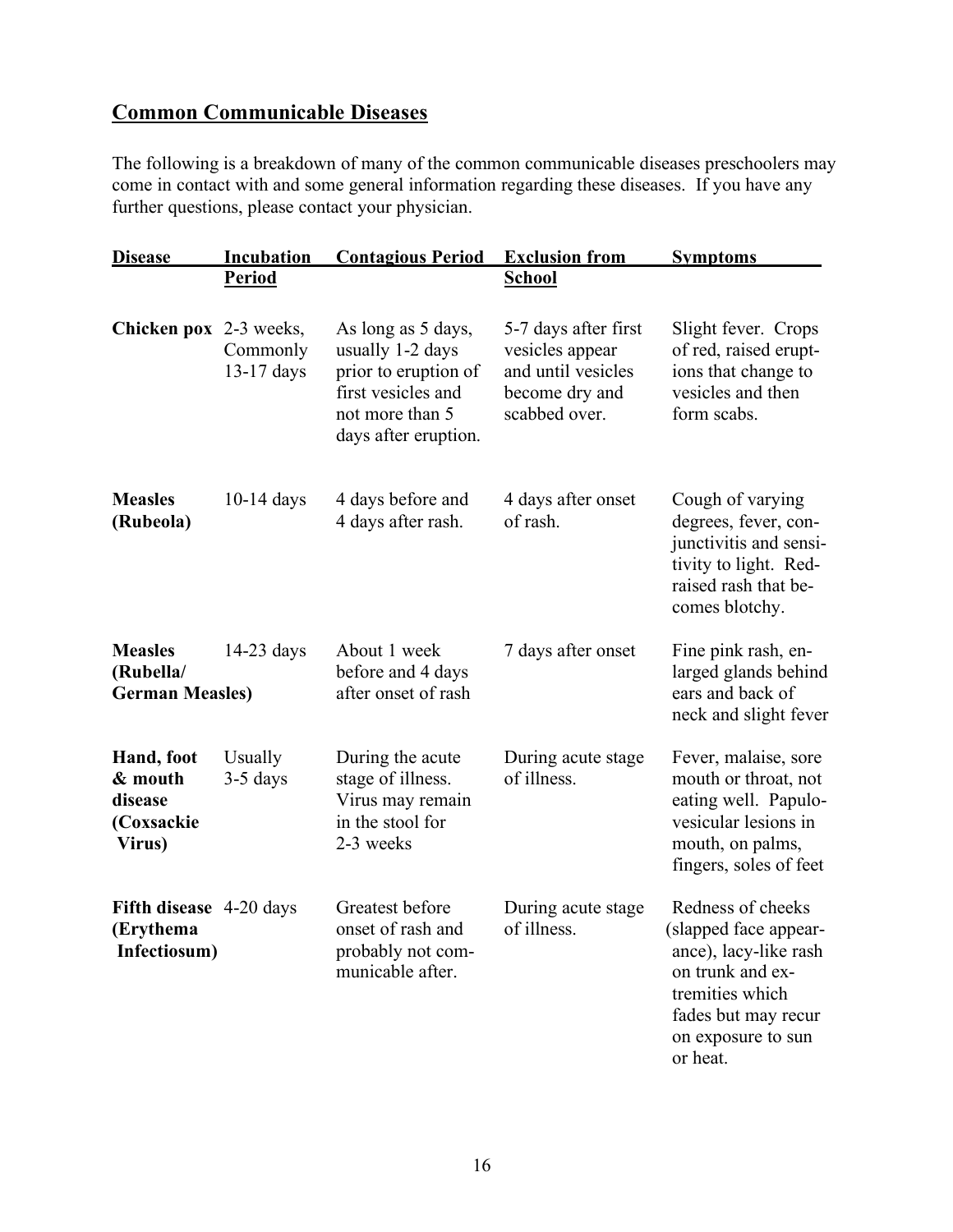| <b>Disease</b>                                       | <b>Incubation</b>                                                                 | <b>Contagious Period</b>                                                              | <b>Exclusion from</b>                                                                                                                                               | <b>Symptoms</b>                                                                                                                    |
|------------------------------------------------------|-----------------------------------------------------------------------------------|---------------------------------------------------------------------------------------|---------------------------------------------------------------------------------------------------------------------------------------------------------------------|------------------------------------------------------------------------------------------------------------------------------------|
|                                                      | <b>Period</b>                                                                     |                                                                                       | <b>School</b>                                                                                                                                                       |                                                                                                                                    |
| <b>Strep throat</b> 1-3 days<br>and scarlet<br>fever |                                                                                   | From onset of illness<br>until 24-48 hours<br>after appropriate<br>treatment started. | Until 48 hours after<br>appropriate anti-<br>biotic therapy is<br>started and fever<br>is gone.                                                                     | Fever, sore throat<br>and swollen/sore<br>glands in neck.<br>Sandpaper-type rash<br>with scarlet fever.                            |
| Impetigo                                             | $1-3$ days<br>with strep-<br>tococcal,<br>$4-10$ days<br>with staphyl-<br>ococcal | 24-48 hours after<br>appropriate treat-<br>ment started.                              | Until 48 hours after<br>appropriate treat-<br>ment started.                                                                                                         | Begins usually as a<br>blister-like eruption,<br>becomes pustular in<br>appearance and<br>spreads. Most com-<br>monly on the face. |
| <b>Ringworm</b><br>(body or<br>scalp)                | Scalp is<br>10-14 days.<br>Body is<br>$4-10$ days                                 | During course of<br>active infection.                                                 | Until after appro-<br>priate treatment is<br>started. Active<br>lesions should be<br>covered when pos-<br>sible with clothing,<br>e.g., long sleeve<br>shirts, etc. | Lesions tend to be<br>circular with central<br>healing. In the scalp,<br>there tends to be hair<br>loss.                           |

As per the Department of Health in the event of an outbreak of an immunized disease, the child will be required to remain home for an incubation period up to 21 days. Tuition will be payable. See Guide to Immunizations (IMM-230) 1/16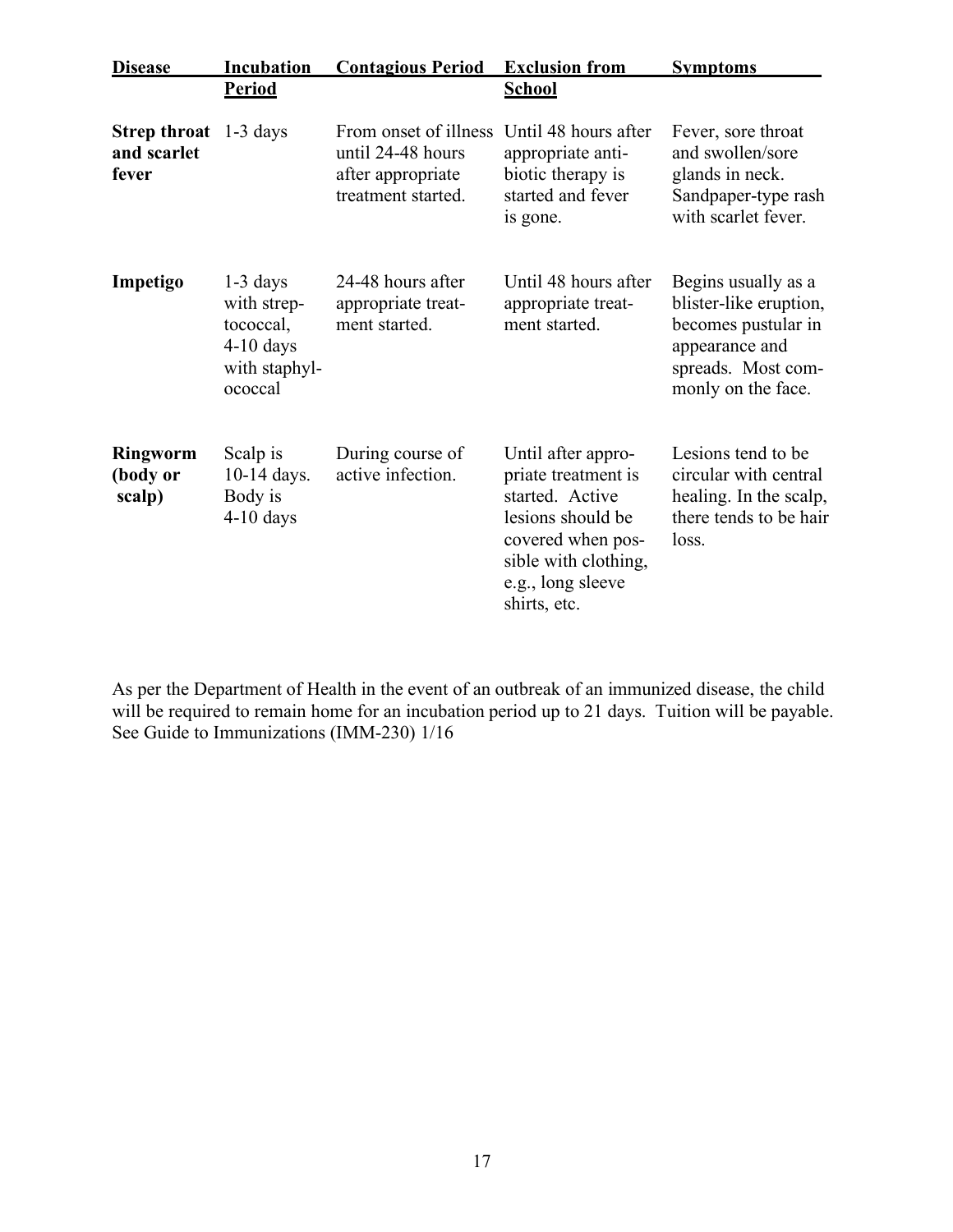# **Immunization Check List**

Children need protection against polio, diphtheria, tetanus, pertussis (whooping cough), meningitis, hepatitis, measles, mumps, rubella, chicken pox, and tuberculosis. For some diseases, only one immunization is needed. Others require a number of immunizations and booster shots. A child who has received less than the recommended number of shots in a series only needs to make up the ones that were missed. The only exceptions are the 5-year-old child who missed the 18-month DTP booster merely needs to receive the preschool booster. If your child needs any immunizations, the missing immunization will have to be done before your child can attend school.

| At this Age                                                            | <b>Your Child Should Have Received:</b>                                                                                                    |
|------------------------------------------------------------------------|--------------------------------------------------------------------------------------------------------------------------------------------|
| 2 months old                                                           | DTP immunization<br>Polio immunization<br>Hib meningitis<br>Hepatitis B                                                                    |
| 4 months old                                                           | DTP immunization<br>Polio immunization<br>Hib meningitis<br>Hepatitis B                                                                    |
| 6 months old                                                           | DTP immunization<br>Polio immunization<br>Hib meningitis<br>Hepatitis B                                                                    |
| 12 months old                                                          | MMR immunization (on or after $1st$ birthday)                                                                                              |
| 15 months old                                                          | DTP immunization<br>Hib meningitis (last dose must be on or after $1st$ birthday)                                                          |
| 4-6 years,<br>immunizations before<br>entrance to elementary<br>school | DTP booster (the $5th$ immunization)<br>Polio booster (the $4th$ immunization)<br>MMR immunization (the $2nd$ )<br>Varicella (chicken pox) |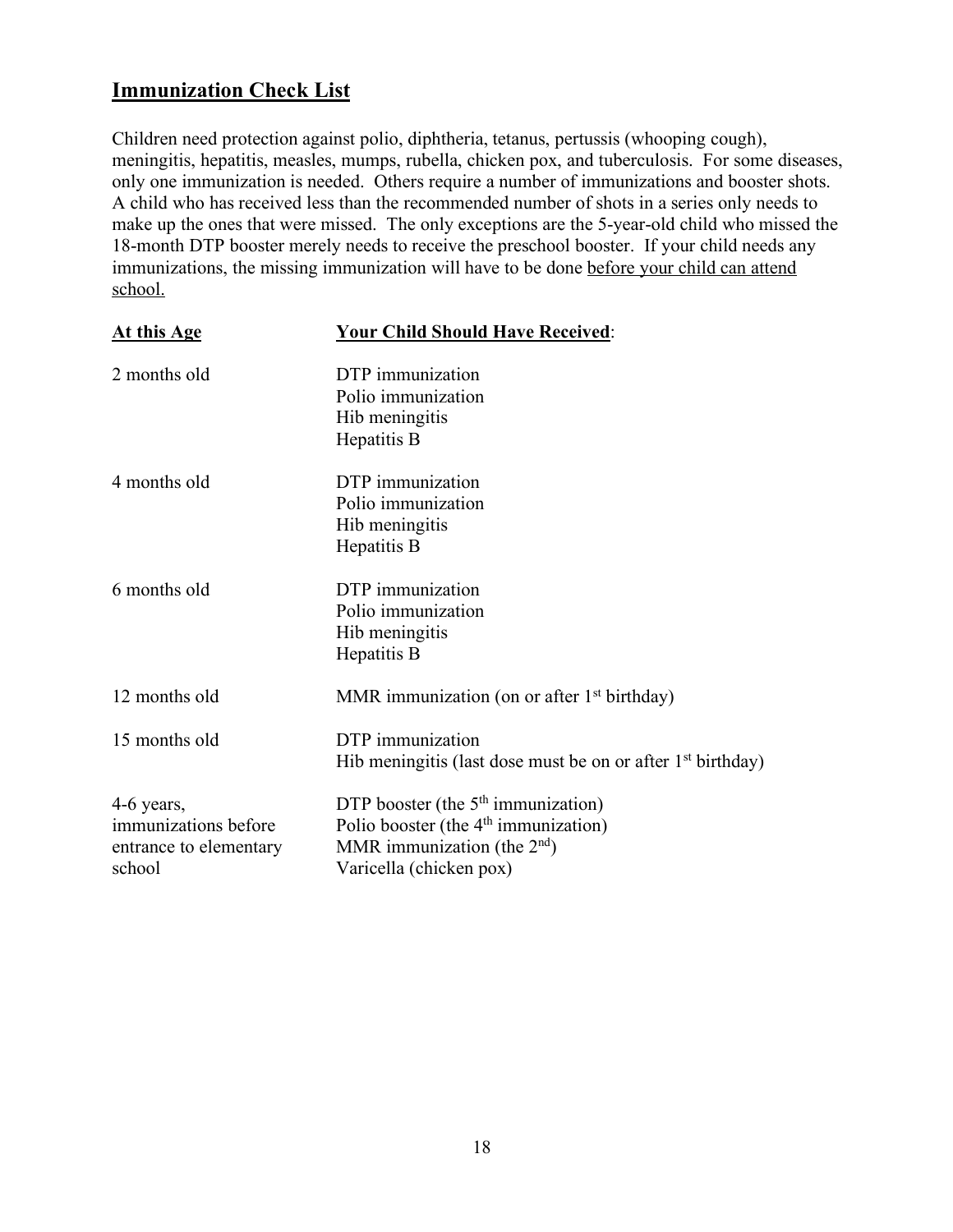# **2. OPERATIONAL POLICIES**

## **Attendance**

When registering children for preschool, children are registered for specific days and times. When the class enrollment reaches 12 students, the class is considered full and no more children can be added. For this reason, we can only accept children on their designated days and time. It is our desire to serve the families at Community Preschool to the best of our ability and within the scope of the regulations we must follow, if a change of schedule becomes necessary, please discuss the needed changes with the office to see if we can accommodate your additional needs. The fee will be reassessed to reflect the changes made in your child's schedule.

Please notify the school if your child is unable to attend school by leaving a message on the answer machine or with the office personnel. We appreciate knowing whether your child is ill, or absent for another reason.

Notify us immediately if your child has a contagious disease so we can issue the necessary notices. When your child returns to school from a prolonged absence, please be sensitive to his/her feeling out-of-sync with classmates and routine.

# **Arrival and Departure**

| Full Day | All Classes     | $6:30$ A.M. $-6:00$ P.M.                    |
|----------|-----------------|---------------------------------------------|
| Half Day | 2 & 3 Year Olds | $8:30$ A.M. $-12:15$ P.M.                   |
| Half Day |                 | Pre-K, T-K & Kinder 8:30 A.M. $- 1:00$ P.M. |

Half Day students should arrive promptly at 8:30 so that they do not miss the opening "Circle Time." The State of California requires that all children be signed in and signed out each day. This requirement must be met with a full signature, not initials.

Please wait until a teacher receives your child into the class. According to Title 22 Regulations,we are not legally responsible for your child until he/she has been signed in and received by a teacher. According to State regulations, no one under the age of 18 is allowed to sign a child in or pick a child up from school. In addition, no child will be released without authorization by the parent or guardian. Please keep the emergency form in our office up-to-date, as we must have written authorization for changes of this nature. (In case of an emergency, a telephone change will be accepted.)

Full Day students who arrive before 7:30 A.M. will be dropped off in the specified opening room. Between 7:30 and 8:30 A.M., your child may be dropped off at the play yard with a teacher. Half Day students may not enter the yard prior to 8:30 A.M.

Pick-up at 12:15, 1:00, or immediately after the nap period at 2:00 P.M. will be at the child's classroom. Pick-up after 3:30 P.M. will generally be at the play yard. (On rainy days, look for the posted sign for the appropriate classroom pick-up location.) **Please do not pick up your child during rest time:**

| 2 & 3 year olds          | $12:30 - 2:00$ P.M. |
|--------------------------|---------------------|
| Pre-K & Jr. Kindergarten | $1:15-2:00$ P.M.    |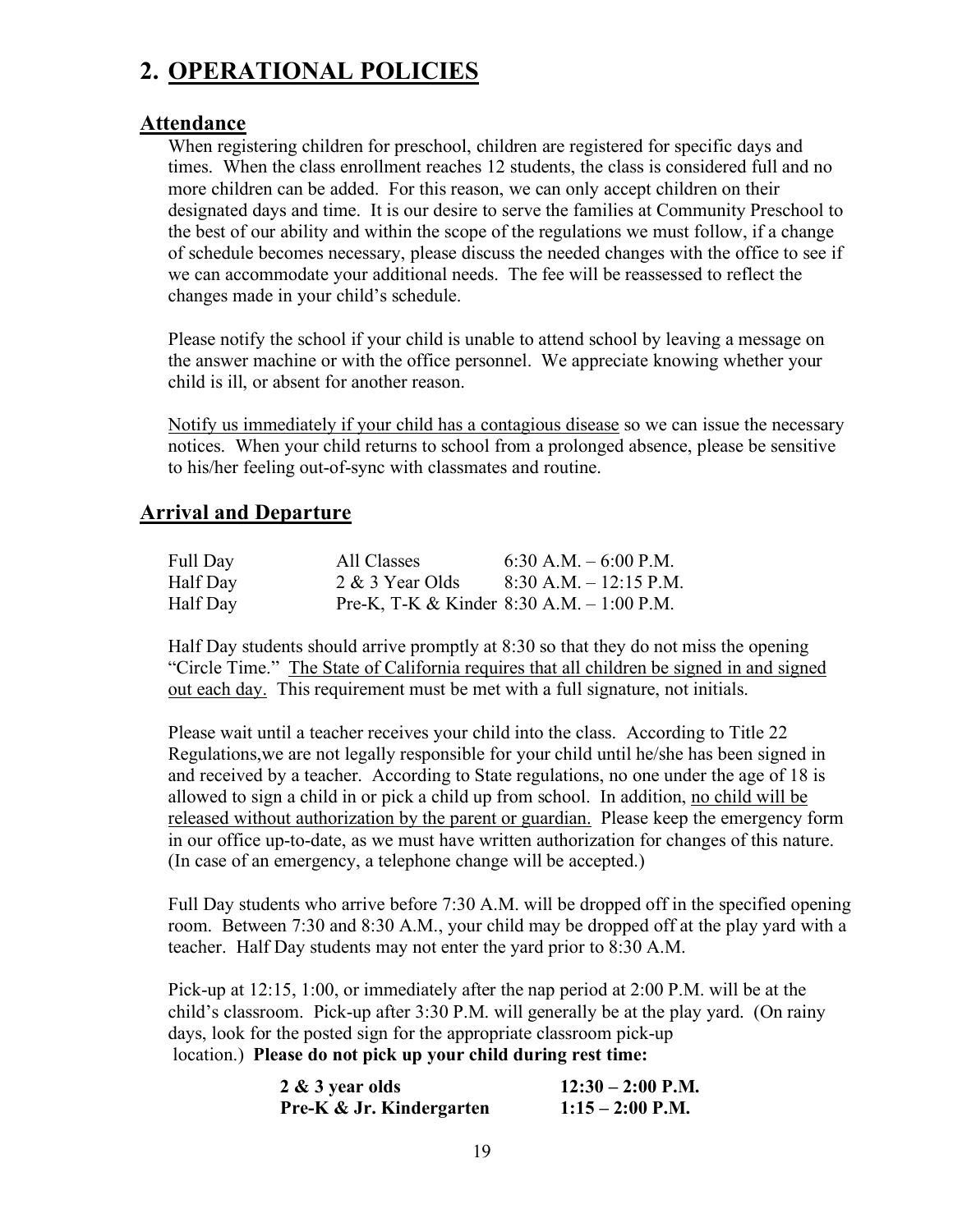Please be on time to pick up both for half day and 6:00 P.M. Children become anxious and unsettled if you are not there on time. If you are detained and cannot pick up your child on time, please try to make arrangements for one of the previously authorized people to pick up your child. If you must send someone not on the list, an emergency phone call is sufficient. Please give the person's name, relationship to the child or your family and that person's phone number. We will get a message to your child so he/she won't be alarmed when you do not call for him/her. Proof of identification will be requested.

#### **\*\*A late pick-up fee will be assessed after 5 minutes. If charged, please pay the person caring for your child.**

Please use caution in the parking lot. The speed limit in our school parking lot is 5 miles per hour. Watch for children at all times and keep those in your care under control and with you. DO NOT LEAVE SIBLINGS OR OTHER CHILDREN UNATTENDED IN YOUR CAR. Please do not park in handicapped parking unless you have a permit.

# **Field Trips**

Occasionally your child's class may take a field trip when the monthly program calls for one. It may be to the Pumpkin Patch, a visit to a local farm or Chuck E. Cheese. You will be given information about each trip in our monthly newsletters. These trips are not possible without your help (a few parents from the class), so we hope you will join us! Because of liability concerns and for the safety and protection of our students, we need all eyes and hands on the preschool students attending. Therefore, we recommend that you not bring other children. There will usually be a varied charge for each field trip, depending if we need to rent a school bus or not.

It is school policy that in the event of rain or if the Director determines traveling conditions unsafe, a field trip will be cancelled. Field trips will be rescheduled, if possible, at a later date.

# **Cubbies**

Cubbies will be provided for each child in the classroom. Art projects will be placed in them in addition to keeping any share toys. The cubbies will be small and will not hold large items. Cubbies will need to be checked and cleaned out each day, as the part-time classes will be sharing them. Please check your child's cubby each day for treasured work and any items that went to school that day (sweaters, jackets, share toys) as well as school communications.

# **Clothing**

Please have your child wear play clothes and tennis shoes! Keep in mind that your child will be climbing, painting, digging, sitting in sand, playing with water and helping oneself when toileting. We emphasize having a good experience with materials rather than keeping special clothes spotless. Clothes with many buttons, buckles, belts and straps are hard for little hands to maneuver. Overalls are difficult when it comes to "potty time." Children can manage boxer-type shorts, jeans, cords, or pants with ease. Please help your child toward independence in dressing by selecting clothing he/she can manage! Expensive or special jewelry is not appropriate.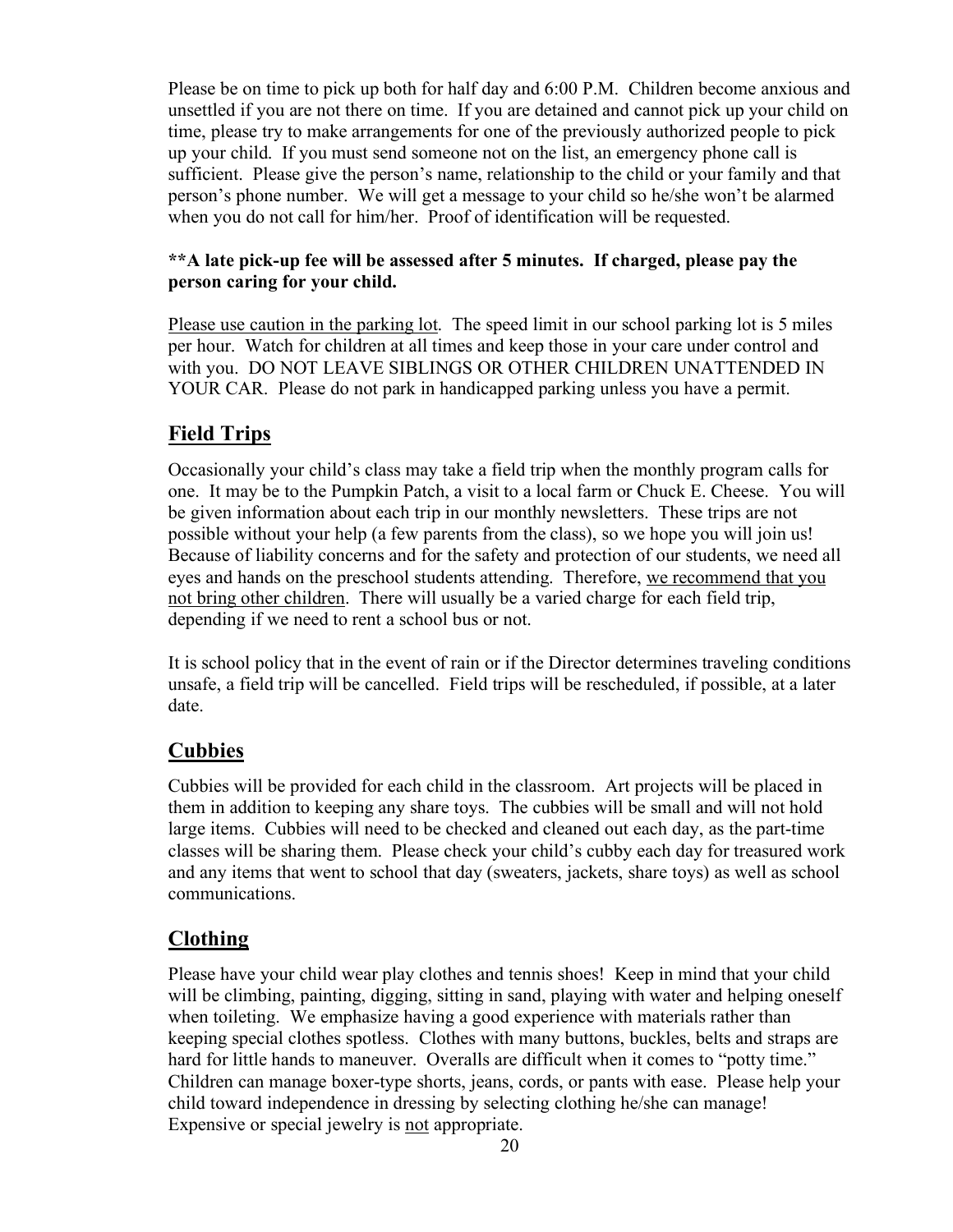For safety's sake, boots and flip-flops are not permitted! Tennis shoes or rubber-soled shoes are required.

Please mark all removable clothing with your child's name (sweaters, coats, hats, etc.)

An extra change of clothes and underwear need to be provided by you to keep here at school in the event a child spills juice, gets overly wet during outside water play, or has a toileting accident. If it becomes necessary for a child to change clothing, privacy is provided and we will do all we can to save the child from embarrassment.

# **Share Items/Toys**

Each room is well equipped with toys that are appropriate for the child's age. We ask that the children bring toys on share days only. All classes have a special time set aside for each child to "share" (show and tell, etc.) each week. As the year progresses, help your child select an appropriate item, as the monthly theme warrants, to help develop thinking and decision-making skills, as well as reinforce something being taught (colors, shapes, etc.). Books, tapes, pets, and even family members are good sharing items, too.

WAR TOYS, GUNS, MODERN WEAPONS, OR VIOLENT-TYPE TOYS, INCLUDING POWER RANGERS ARE NOT ACCEPTABLE AT SCHOOL. Also, please do not let your child come to school with gum or candy.

# **Lost and Found**

Please check with the office or your child's teacher for assistance in finding lost items. Periodically, the teachers will collect any unclaimed items (sweaters, jackets, toys, etc.).

# **Naps**

| Naps are taken in the afternoon as follows; $2's \& 3's$ |                          | $12:30 - 2:00$ P.M. |
|----------------------------------------------------------|--------------------------|---------------------|
|                                                          | Pre-K & Jr. Kindergarten | $1:00-2:00$ P.M.    |

# **Birthdays**

We encourage you to celebrate your child's birthday with us at school. The teacher will make a special crown for your child and we will sing "Happy Birthday" as we honor your child in class.

We encourage you to bring a simple treat for the children in their class to share at "Snack Time." Please make the necessary arrangements with the teacher in the event there would be more than one child celebrating.

If you are planning a birthday party for your child, please be sensitive to the feeling of others. Please mail all invitations, unless you are inviting the entire class, and ask your child not to mention the party if there are some children not invited. A class list will be available upon request in the office.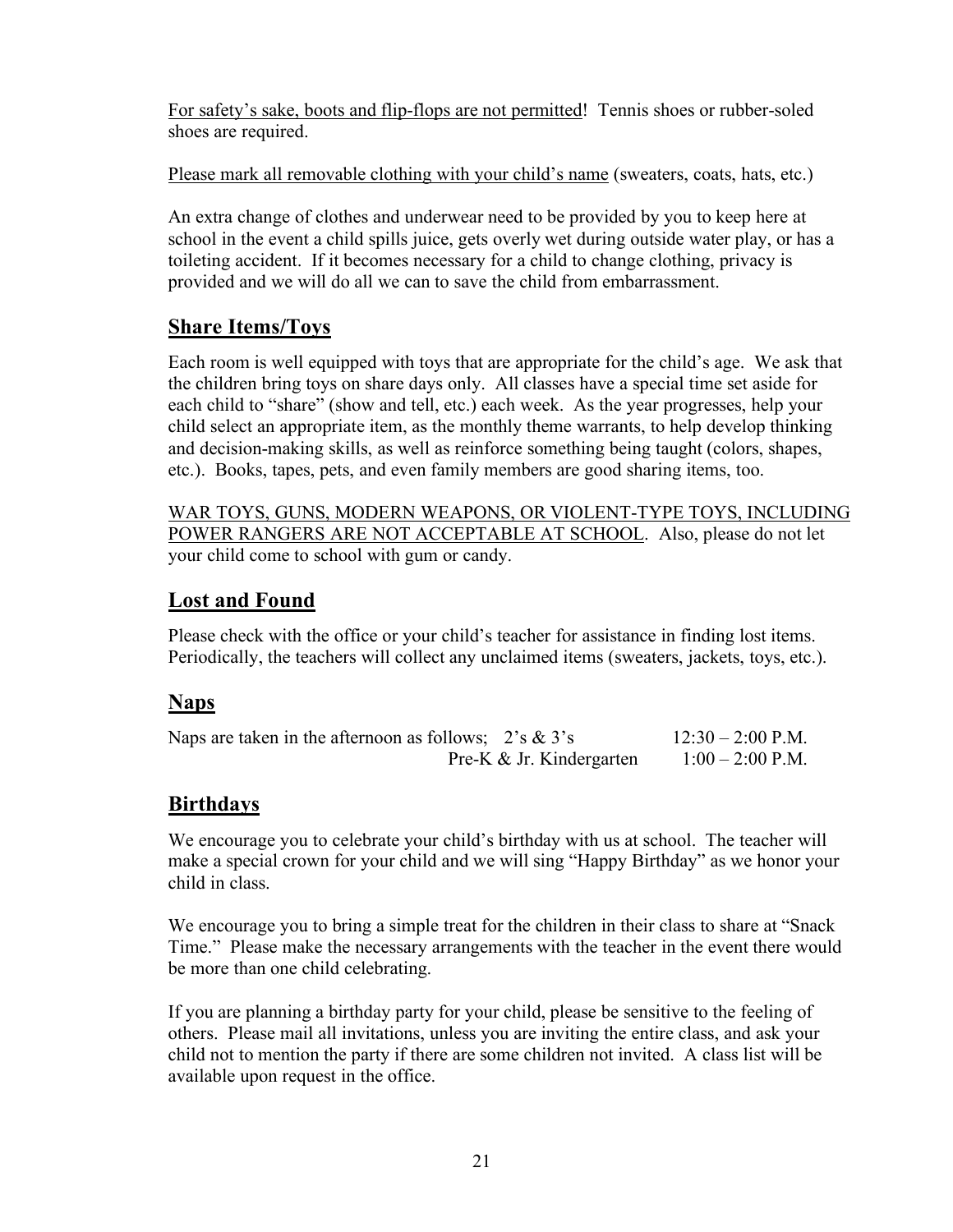# **Accidents/Injury**

In case of an accident or injury, we will make an immediate attempt to contact a parent, in addition to contacting 911, if necessary. If we cannot reach the parent, we will call the child's physician. All teachers have CPR and First Aid training. After any injury, an "Ouch Report" will be sent home with your child noting the injury and any treatment or care administered.

### **Please make sure your emergency numbers are always current on the Emergency/ Medical Form on file in the office!**

# **Emergency Preparedness**

Each month we have fire and earthquake drills according to regulations. In the event of an earthquake, we have a supply of emergency food on hand at all times. We would implement our comprehensive Disaster Plan.

# **Optional Items:**

## **School Pictures**

School pictures will be taken in October or November. Picture packets are reasonably priced, and finished pictures are sent home before Christmas. Individual and class pictures are offered. Dress your child in brightly colored clothing for best results. A change of clothing can be sent to school for the child during outside playtime.

## **Vision, Hearing and Speech Screening**

Vision, Hearing and Speech Screening will possibly be held at our school for those interested. A Screening company provides the service for families who sign up for a nominal fee.

# **School Visits**

You are welcome to visit the school and your child's classroom anytime during the school year. We want you to be well informed of your child's progress along the way. If you would like to stay in the classroom for an extended amount of time please call the office. When visiting, please get a "Visitor's Badge" and sign in and out.

# **Peer Group/Family Member Visits**

Due to insurance reasons, a child may not bring another child to visit and remain at school.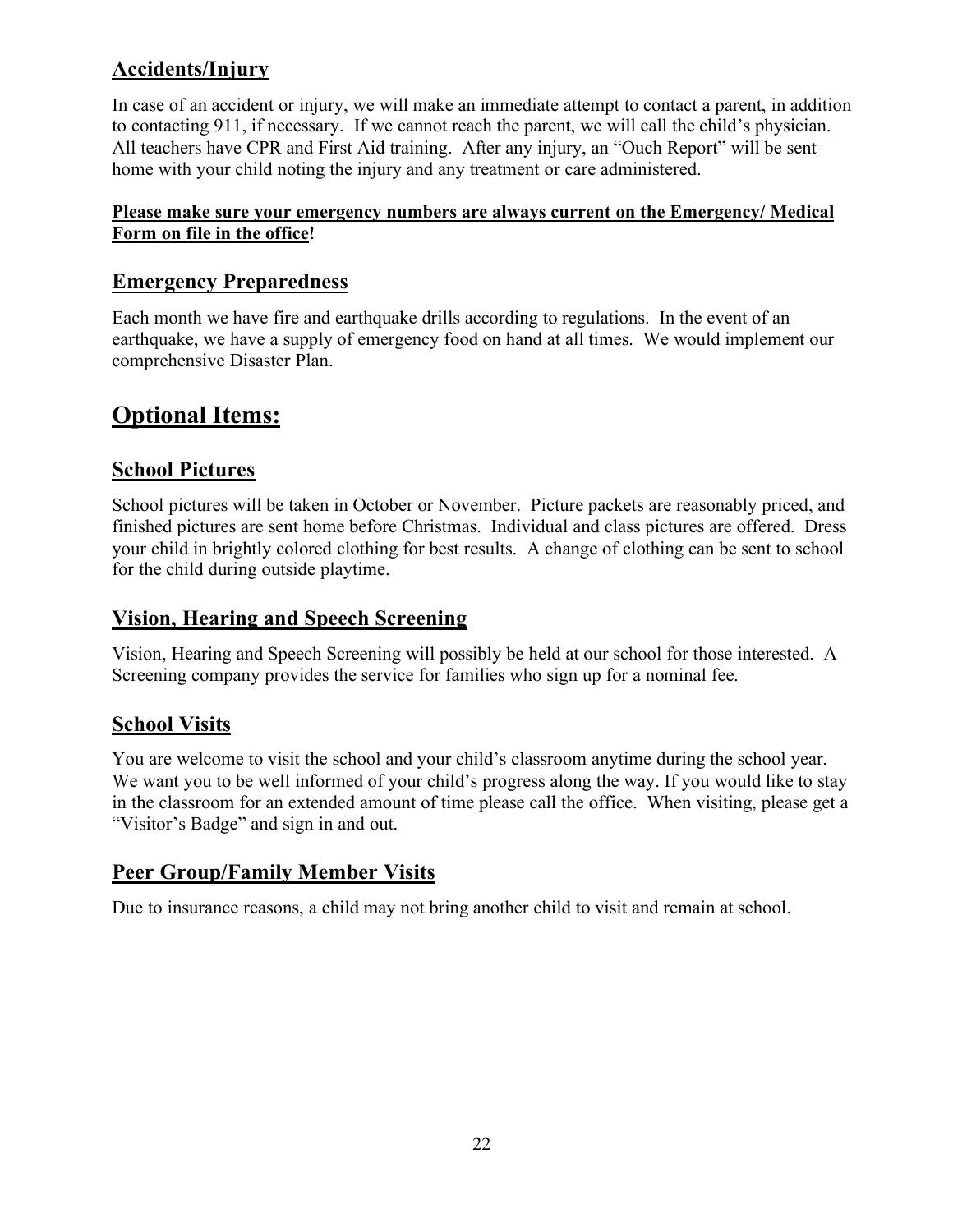# BRETHREN IN CHRIST COMMUNITY PRESCHOOL STUDENT SEXUAL HARASSMENT POLICY AND NOTICE OF NONDISCRIMINATORY POLICY AS TO STUDENTS

Brethren in Christ Community Preschool admits students of any race, color, national and ethnic origin to all the rights, privileges, programs, and activities generally accorded or made available to students at the school. It does not discriminate on the basis of race, color, national and ethnic origin in administration of its educational policies, admissions policies, and athletic and other school-administered programs.

Based on new discrimination and labor laws, all business are now being required to establish a sexual harassment policy. This applies to private and secular organizations as well. The Association of Christian Schools International (ACSI) has provided a sexual harassment policy for all Christian Schools. This policy is written for levels preschool through high school. They have strongly encouraged for us to use this policy as preventative measures concerning any potential legal issues.

Because these new laws regarding sexual harassment require us to adopt such policies, we have chosen to adopt the following policy recommended by ACSI. Please read through the following information in regard to this issue.

#### **Policy**

This school is committed to maintain a preschool environment in which all individuals treat each other with dignity and respect and which is free from all forms of intimidation, exploitation and harassment, including sexual harassment. This school is prepared to take action to prevent and correct any violations of this policy. Anyone who violates this policy will be subject to discipline, up to and including termination and expulsion.

#### **Definition of Sexual Harassment**

"Sexual harassment" means unwelcome sexual advances, requests for sexual favors, and other verbal, visual, or physical conduct of a sexual nature, made by someone from or in the work or educational setting, under any of the following conditions:

- 1. Submission to the conduct is explicitly or implicitly made a term or condition of an individual's academic status, or progress.
- 2. Submission to, or rejection of, the conduct by the individual is used as the basis of academic decisions affecting the individual.
- 3. The conduct has the purpose or effect of having a negative impact upon the individual's academic performance, or of creating an intimidating, hostile, or offensive educational environment.
- 4. Submission to, or rejection of, the conduct by the individual is used as the basis for any decision affecting the individual regarding benefits and services, honors, programs, or activities available at or through this school.

#### **Examples of Sexual Harassment**

Unwelcome sexual conduct of this type can include a wide range of verbal, visual or physical conduct of a sexual nature. Among the type of conduct that would violate this policy are the following:

- 1. Unwanted sexual advances or propositions;
- 2. Offering academic benefits in exchange for sexual favors;
- 3. Making or threatening reprisals after a negative response to sexual advances;
- 4. Visual conduct such as leering, making sexual gestures, displaying sexually suggestive objects or pictures, cartoons or posters;
- 5. Verbal conduct such as making or using derogatory comments, epithets, slurs and jokes;
- 6. Verbal abuse of a sexual nature, graphic verbal commentaries about an individual's body, sexually degrading words used to describe an individual, suggestive or obscene letters, notes or invitation; and
- 7. Physical conduct such as touching, assaulting, impeding or blocking movements.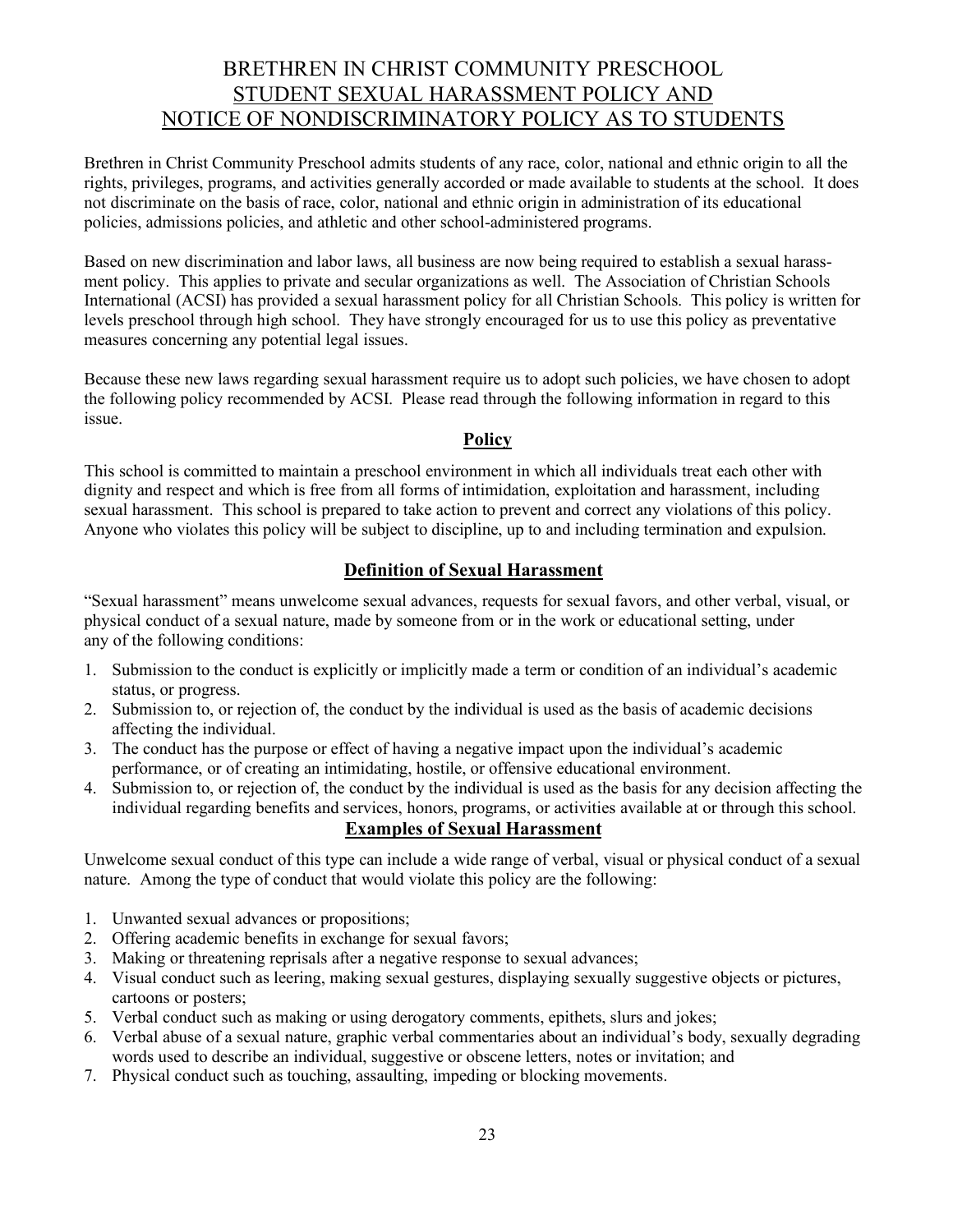#### **Employee-Student Sexual Harassment**

Employee-student sexual harassment is prohibited.

#### **Student-Student Sexual Harassment**

Student-student sexual harassment is prohibited.

#### **What to do if you Experience or Observe Sexual Harassment**

Students who feel that they have been subjected to conduct of a harassing nature are encouraged to promptly report the matter to one of the school officials designated below.

Students who observe conducts of a sexually harassing nature are also encouraged to report the matter to one of the school officials designated below.

All complaints will be promptly investigated.

#### **Where to report Sexual Harassment**

The following individuals are specifically authorized to receive complaints and to respond to questions regarding sexual harassment.

#### KERA GREENE DIRECTOR BRETHREN IN CHRIST COMMUNITY PRESCHOOL (909) 981-4333

#### **Confidentiality**

Every effort will be made to protect the privacy of the parties involved in any complaint. However, the school reserves the right to fully investigate every complaint, and to notify a student's parent/guardian and appropriate government officials as the circumstances warrant.

#### **Protection against Retaliation**

It is against the school's policy to discriminate or retaliate against any person who has filed a complaint concerning sexual harassment or has testified, assisted or participated in any manner in any investigation proceeding or hearing concerning sexual harassment.

#### **PROCEDURE FOR INVESTIGATION OF THE COMPLAINT AND FOR TAKING CORRECTIVE ACTION**

When one of the school officials designated in this policy receives a complaint, he or she shall immediately inform the Director. The Director will lead an investigation. If the investigation confirms the allegations, prompt corrective actions shall be taken. The individual who suffered the harassing conduct shall be informed of the corrective action taken. In addition, any employee or student found to be responsible for sexual harassment in violation of this policy will be subject to appropriate disciplinary action up to and including expulsion or termination. The severity for the disciplinary action will be based upon the circumstances of the infraction.

PLEASE SHARE THE LETTER ON PAGE 25 WITH YOUR CHILD.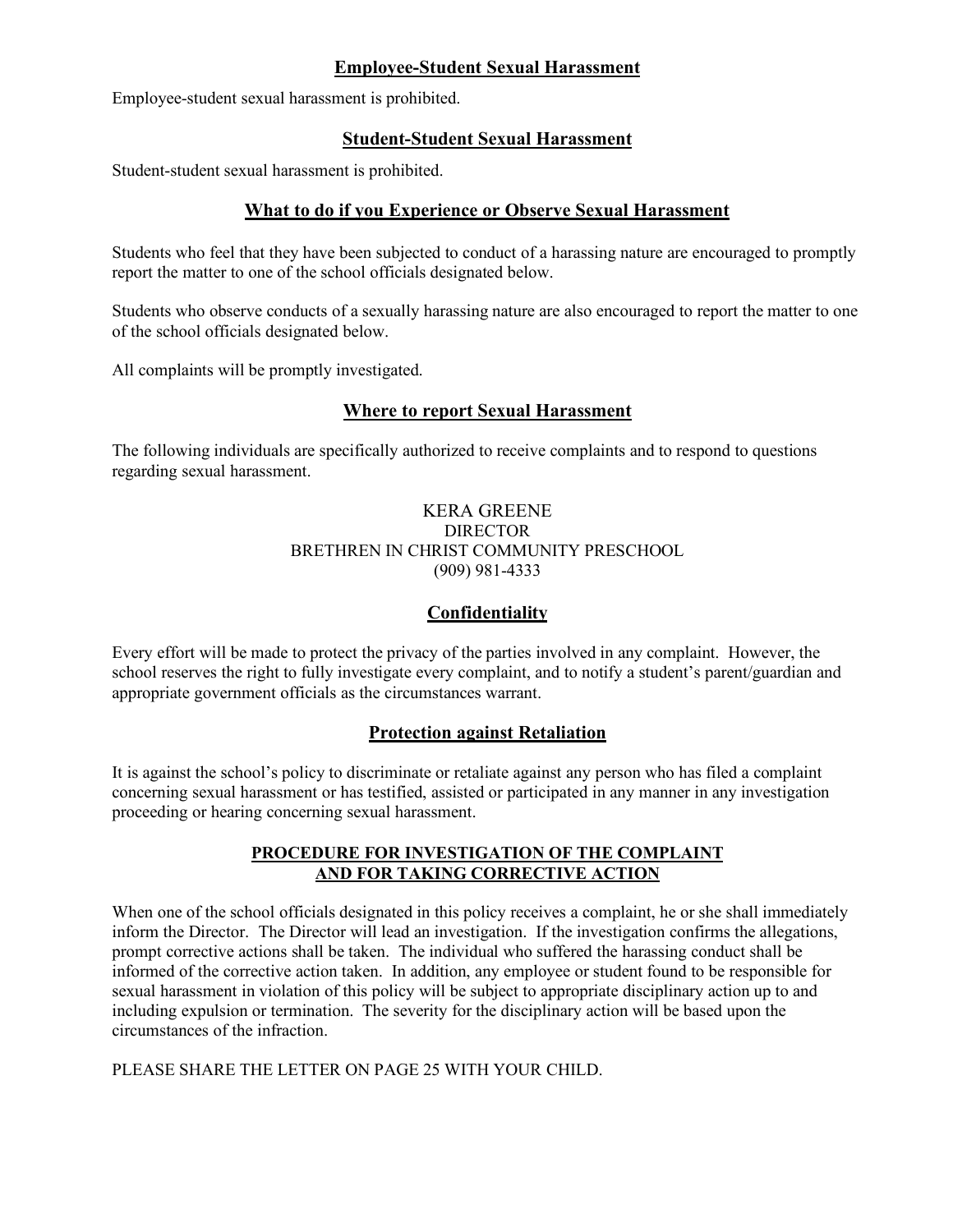Dear Children:

In our school everyone is to be treated with respect. Teachers are to respect children and children are to respect teachers. Children are also to respect each other.

God made each of us different. Some of us He made girls. Some of us He made boys. Some of us have blond hair. Some of us have brown hair. Some of us have blue eyes. Some of us have brown eyes. Some of us have dark skin. Some of us have light skin. The things that make us different are very special gifts from God.

Sometimes people make fun of people who are different from them. Sometimes, for example, boys make fun of girls because they are different. Sometimes girls make fun of boys because they are different.

When we make fun of people because they are different, we are not respecting them. We call this being disrespectful.

When we are disrespectful to each other, we hurt each other's feelings. After a while, if we continue to be disrespectful to each other, our school becomes an unhappy place. The children whose feelings have been hurt do not do as well in school as other children and sometimes do not want to come to school any longer.

In our school we want to be sure that everyone who is part of our school is happy to be here and has a chance to do their very best here. So if someone, whether it is a teacher or another child, says something which is mean or disrespectful to you for any reason, we want you to tell your teacher or the Preschool Director right away. She will find out what happened and try to make sure that it does not happen again.

You should never be afraid to tell when something disrespectful happens. It is not tattling and it will not get you into trouble. If you always tell your teacher or the Preschool Director when something disrespectful happens, we can make sure that our school remains a happy place where everyone respects each other's differences.

In His service,

Kera Greene **Director**